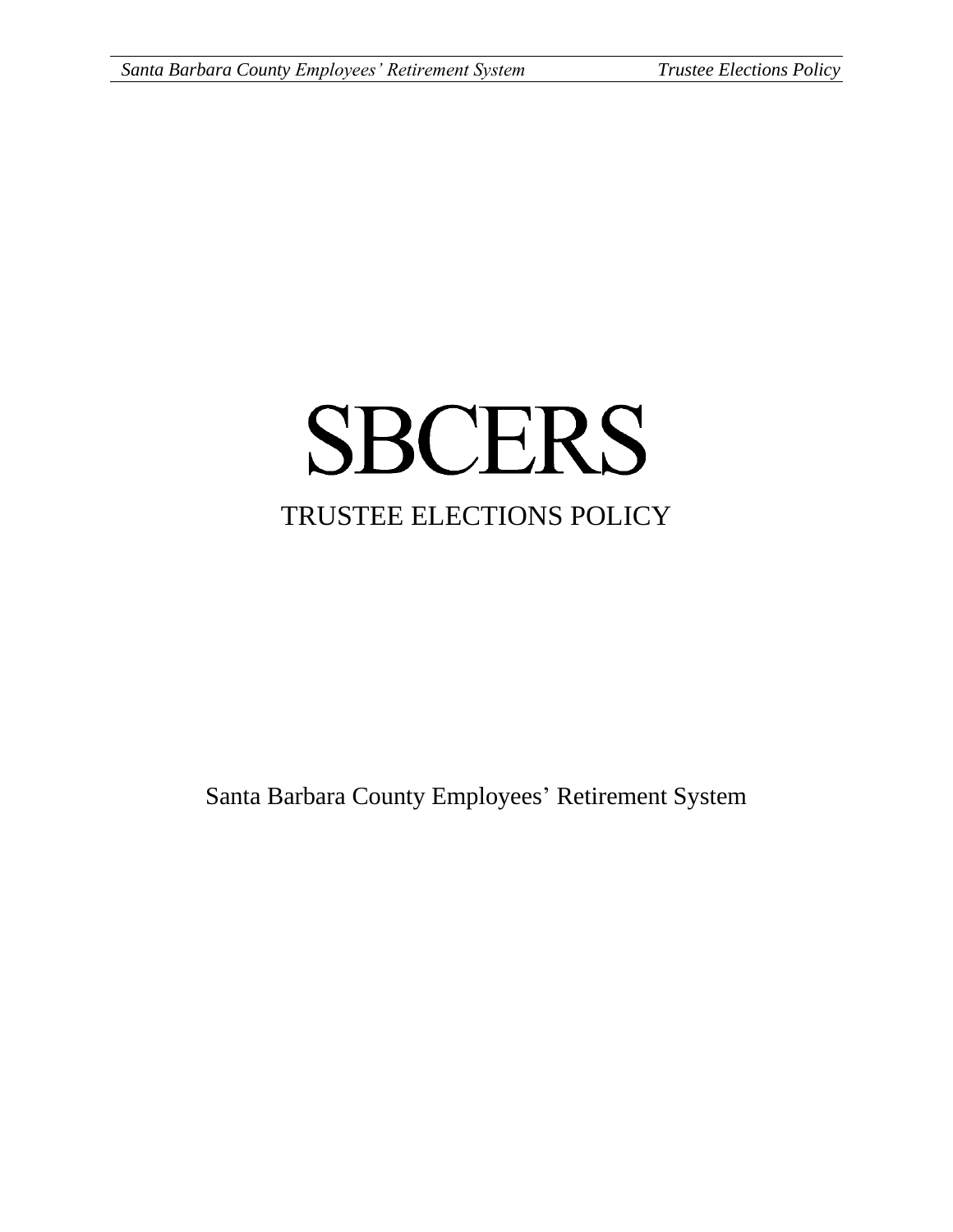#### SANTA BARBARA COUNTY EMPLOYEES' RETIREMENT SYSTEM

#### **TRUSTEE ELECTIONS POLICY**

| <b>SECTION</b> | DESCRIPTION <b>EXAMPLE AND RESPONSE ASSESS</b> | PAGE |
|----------------|------------------------------------------------|------|
| $\mathbf{I}$ . |                                                |      |
| II.            |                                                |      |
| III.           |                                                |      |
| IV.            |                                                |      |
| V.             |                                                |      |
| VI.            |                                                |      |
| VII.           |                                                |      |
| VIII.          |                                                |      |
|                |                                                |      |
|                |                                                |      |
|                |                                                |      |
|                |                                                |      |
|                |                                                |      |
| IX.            |                                                |      |
| X.             |                                                |      |
| XI.            | <b>BALLOTS</b>                                 |      |
|                |                                                |      |
|                |                                                |      |
| XII.           |                                                |      |
| XIII.          |                                                |      |
| XIV.           |                                                |      |
| XV.            |                                                |      |
| XVI.           |                                                |      |
|                |                                                |      |
|                |                                                |      |
|                |                                                |      |
|                |                                                |      |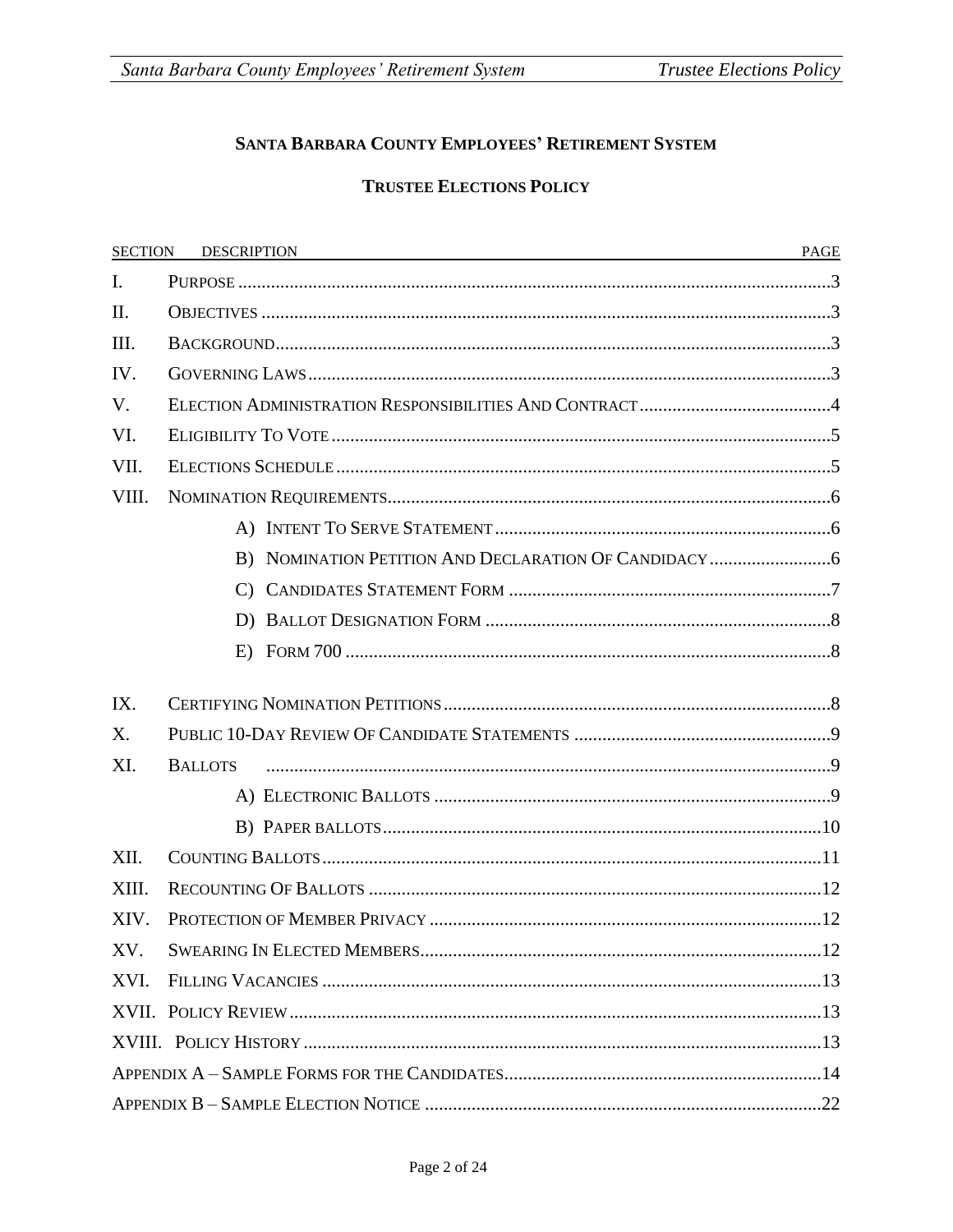#### **SANTA BARBARA COUNTY EMPLOYEES' RETIREMENT SYSTEM**

#### **TRUSTEE ELECTIONS POLICY**

#### **I. PURPOSE**

The purpose of this Trustee Elections Policy (Policy) is to establish a transparent and accessible process for nominating and electing Members to the Board of Retirement, as well as for filling Elected Member vacancies and recounting ballots. In addition, the Policy is intended to mitigate the appearance, or risk, of any corruption of the election process for the Board.

#### **II. OBJECTIVES**

- A) A clear process for nominations and elections. .
- B) A fair and impartial election process...
- C) A workable schedule for the conduct of elections.
- D) Protection of member privacy in the election process..
- E) Specification of a process for filling vacancies when they occur..

#### **III. BACKGROUND**

The County Employees Retirement Law of 1937 (CERL) requires that certain members of the Board of Retirement be elected by System members. Government Code Sections 31520.1, 31520.3.

The CERL does not prescribe procedures for nominating and electing candidates. The following guidelines are hereby adopted by the Board of Retirement (Board) to provide clear direction for the election process.

Many of the provisions contained herein are modeled on provisions of the California Elections Code; however, this policy is not intended to make such Code, in its entirety, applicable to SBCERS elections.

#### **IV. GOVERNING LAWS**

- A) Government Code 31520.1 establishes the composition of a Board of Retirement governed by the CERL. Those Members for which elections are conducted are described under Article 3 of the County Employees Retirement Law of 1937, Government Code sections 31520.1 and 31520.3:
	- (1) Two "General" Members of the Board of Retirement elected by active nonsafety membership (employees), also referred to as the Second and Third Members of the Board.
	- (2) One "Safety" Member of the Board of Retirement elected by active safety membership (employees), also referred to as the Seventh Member of the Board.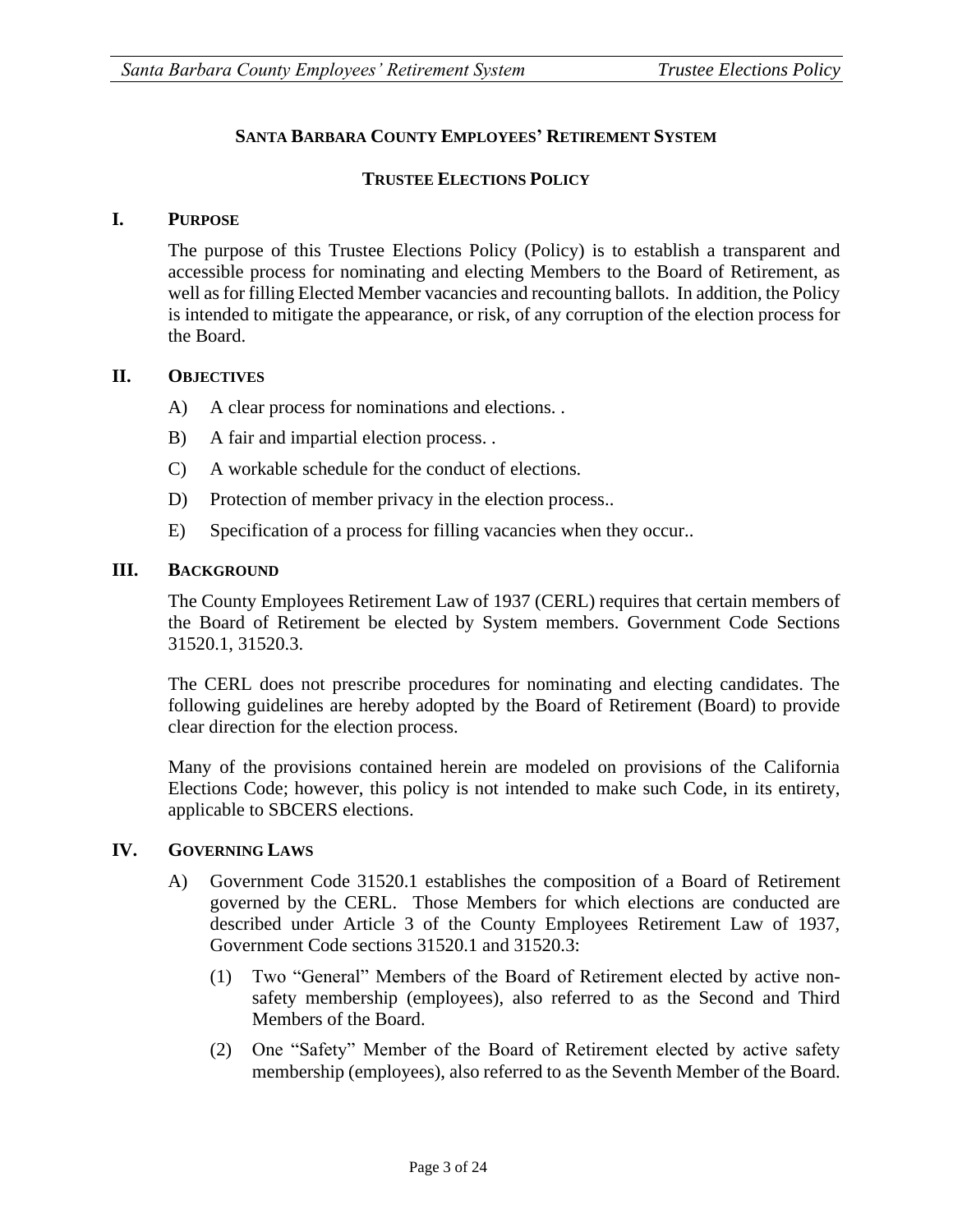- (3) One "Alternate Safety" Member of the Board of Retirement elected by active safety membership (employees), also referred to as the 7A Member of the Board.
- (4) One "Retired" Member of the Board of Retirement elected by the retired membership, also referred to as the Eighth member of the Board.
- (5) One "Alternate Retired" Member of the Board of Retirement elected by the retired membership, also referred to as the 8A Member of the Board.
- B) Four Members of the Board of Retirement are appointed by the County Board of Supervisors (Fourth, Fifth, Sixth and Ninth Members). One member is the County Treasurer-Tax Collector who serves as an Ex-Officio Member (First Member).
- C) All Members serve for three-year terms except for the Ex-Officio Member.
- D) Members must also meet requirements applicable to public officers generally, including a requirement that they be 18 years of age and a resident of California. Government Code Section 1020. Employees of SBCERS are disqualified from service as elected members by Government Code Section 53227, which prohibits active employees of an agency from service on that agency's governing board, and by judicial decision. *Board of Retirement v. Bellino* (2005) 125 Cal.App.4th 781.

#### **V. ELECTION ADMINISTRATION RESPONSIBILITIES AND CONTRACT**

- A) The SBCERS CEO shall serve as the elections official charged with ensuring the elections are conducted in accordance with this policy. They may delegate powers and duties to other SBCERS staff and/or to consultants, as appropriate.
- B) In order to prevent an actual or perceived conflict of interest SBCERS shall not conduct the election.
- C) The SBCERS CEO, or their designee, shall be responsible for noticing the election; providing all requisite forms to candidates, and posting them on the SBCERS web site; receiving and certifying Nomination Petitions submitted by candidates; creating a list of eligible voters and forwarding it to the Contracted Elections Provider; preparing ballots; renting a PO Box designated for SBCERS elections; storing election materials; and transmitting the certification provided by the Contracted Election Provider to the Board of Supervisors.
- D) The SBCERS CEO shall review any preliminary challenges to election procedures. If a formal contest statement is filed, the SBCERS CEO shall determine if a recount will be conducted and notify the requestor.
- E) The SBCERS CEO and the Contracted Election Provider shall be jointly responsible for determining the disposition of all questionable ballots that are set aside by the Contracted Election Provider.
- F) The Contracted Election Provider shall be responsible for carrying out its responsibilities as outlined in the contract or MOU with the Board of Retirement. These responsibilities currently consist of bar-coding the return ballot envelopes; distributing ballots to eligible voters; receiving and tallying voted ballots; ensuring no more than one vote is cast per member; comparing voted ballots with the list of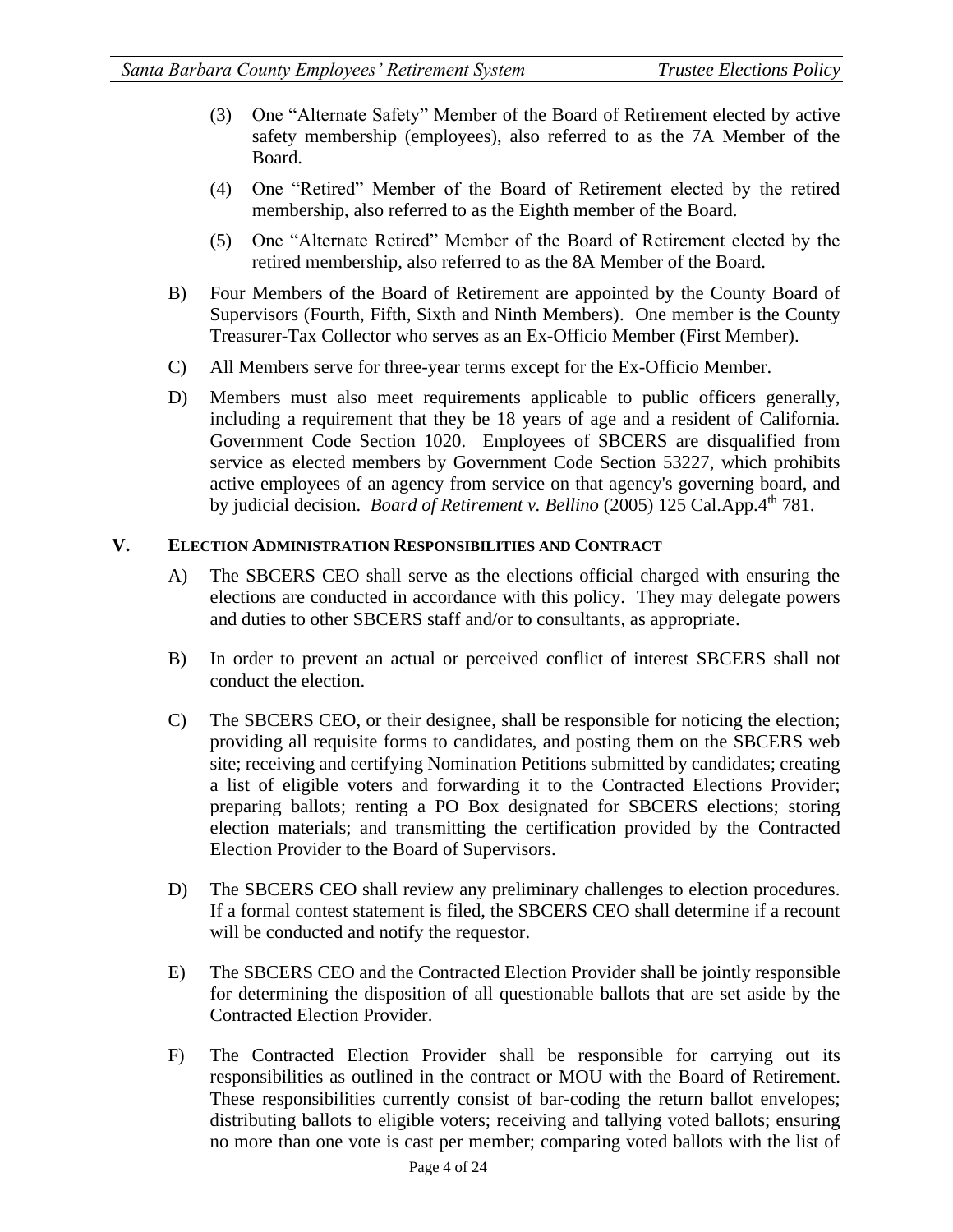eligible voters to ensure only eligible members may vote; setting aside questionable ballots; repairing or transferring damaged ballots; certifying the accuracy of all ballot counting machines; and, certifying the results of all elections.

#### **VI. ELIGIBILITY TO VOTE**

A member is eligible to vote for a candidate designated as a safety, general or retired member, only if the member belongs to the same category of membership during the pay period immediately preceding the month in which the election is held. Beneficiaries of members are not entitled to vote.

#### **VII. ELECTIONS SCHEDULE**

A) Elections are to be held in September of the election years in accordance with this Policy and the contract or MOU between the Board of Retirement and the entity conducting the election (the "Contracted Election Provider"). Special elections will be held only when a vacancy occurs and in accordance with the provisions in this Policy.

The SBCERS CEO, or their designee, shall publish a Notice of Election on or before the first Monday in July (or following business day if the first Monday is a holiday) of election years, which shall include the election schedule and a brief description of nomination and voting procedures.

(1) - The following is by example only -

The schedule for all regularly scheduled elections is as follows (the election process spans three months from the day the Notice of Election is published to the day the ballots are counted):

|                  | <b>DEADLINE</b>                                                                                                                                  | <b>DESCRIPTION</b>                                                                          |
|------------------|--------------------------------------------------------------------------------------------------------------------------------------------------|---------------------------------------------------------------------------------------------|
| $\mathbf{1}$     | 1 <sup>st</sup> Monday in July (or the Tuesday<br>immediately following the 1 <sup>st</sup><br>Monday if the $1st$ Monday falls on<br>a holiday) | Mail out Notice of Election to the voting<br>membership and post on<br>System's<br>website. |
| $\mathbf{2}$     | 25 business days later (5 weeks)                                                                                                                 | Deadline to submit Nomination Petitions,<br>Candidate Statements, and all other forms.      |
| 3                | 5 business days after Candidate<br>Statement is submitted (1 week)                                                                               | Deadline to certify Nomination Petitions.                                                   |
| $\boldsymbol{4}$ | 5 business days after Candidate<br>Statement deadline (1 week)                                                                                   | 10-Day Public Review.                                                                       |
| 5                | 10 business days after 10-Day<br>Review is completed (2 weeks)                                                                                   | Opening Voting Day – Distribute ballots<br>to membership.                                   |
| 6                | 20 business days after ballots are<br>mailed to membership (4 weeks)                                                                             | Closing Election Day $-$ Ballots due to the<br><b>Contracted Elections Provider.</b>        |
| $\overline{7}$   | 1 business day later                                                                                                                             | Count ballots.                                                                              |
| 8                | Next scheduled meeting of the<br><b>Board of Supervisors</b>                                                                                     | Board of Supervisors declare the election<br>results official.                              |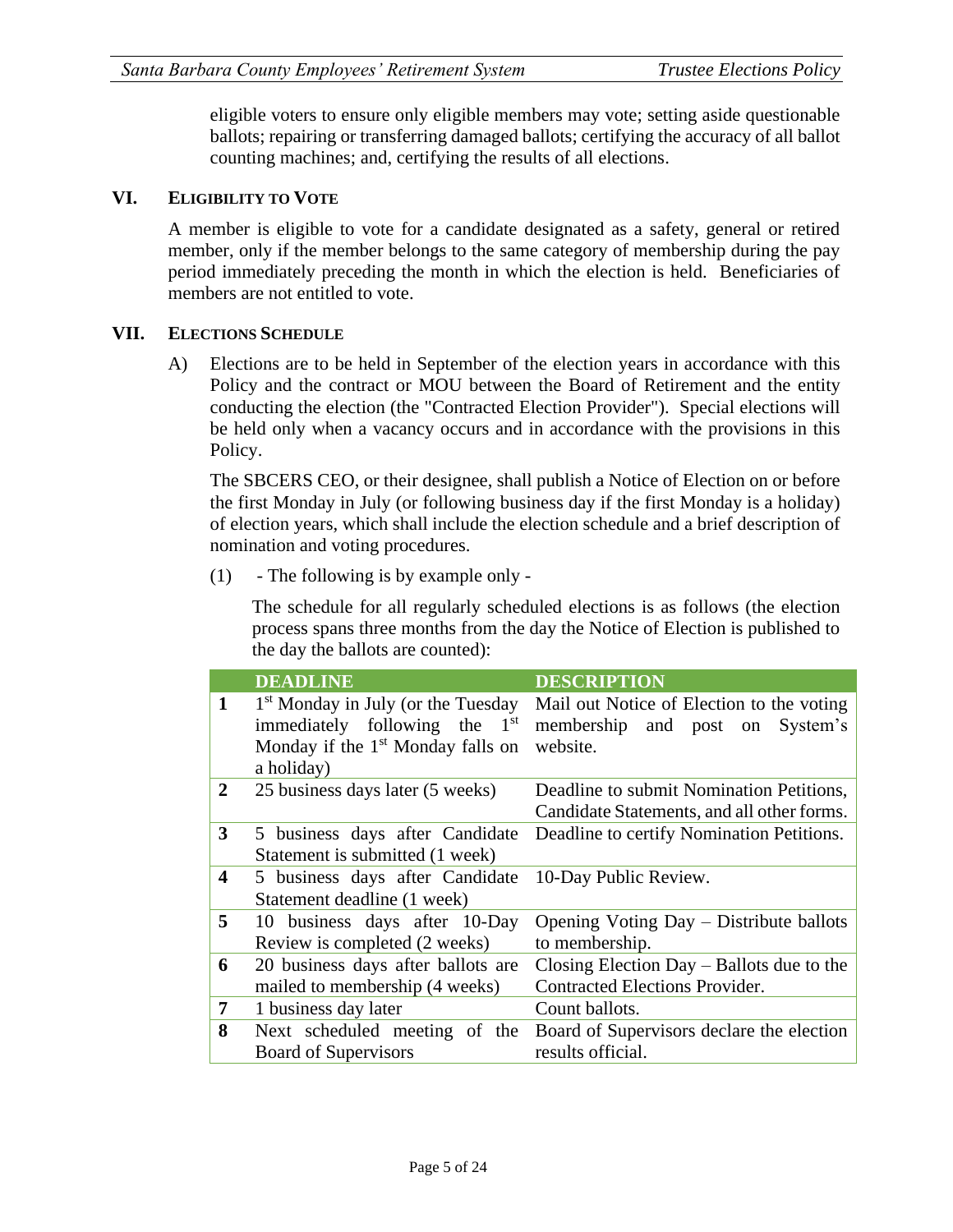The resultant date specific schedule for the **2022** elections would be (person elected would take office January 1, 2023):

|   | <b>DEADLINE</b>                  | <b>DESCRIPTION</b>                                                                                 |
|---|----------------------------------|----------------------------------------------------------------------------------------------------|
| 1 | Tuesday, July 5, 2022            | Mail out Notice of Election to the voting<br>membership and post on system's web site              |
| 2 | Tuesday, August 9, 2022          | Deadline to submit Nomination Petitions,<br>Candidate Statements, and all other<br>requisite forms |
| 3 | Monday, August 15, 2022          | Deadline to certify petitions                                                                      |
| 4 | Tuesday, August $16 - 30$ , 2022 | 10-Day Public Review                                                                               |
| 5 | Wednesday, September 14, 2022    | Opening Election Day - Mail ballots to<br>membership.                                              |
| 6 | Wednesday, October 12, 2022      | Closing Election Day $-$ Ballots due to the<br><b>Contracted Elections Provider</b>                |
| 7 | Thursday, October 13, 2022       | Count ballots                                                                                      |
| 8 | November 2022                    | Board of Supervisors declare the election<br>results official                                      |

#### **VIII. NOMINATION REQUIREMENTS**

During the period outlined in the Elections Schedule, qualified applicants may pursue election to a seat on the Board of Retirement by obtaining and filing the following requisite forms at the SBCERS Santa Barbara office.

A) Intent to Serve Statement

Upon completing and signing this form, the Candidate acknowledges that, if elected, they are committed to serving out their term by, at a minimum, attending and participating at SBCERS Board meetings.

- B) Nomination Petition and Declaration of Candidacy
	- (1) This petition declares the Candidate's candidacy and must contain either the name and signature or the name, email address, and phone number (wet signature or electronic) of a minimum of fifteen, up to a maximum of twentyfive, eligible voting members who are nominating the Candidate. Only nominations of members eligible to vote for the seat designated in the Nomination Petition at the time of nomination shall be counted. No member may nominate more than one candidate.
	- (2) Candidates shall file Nomination Petitions with the Clerk of the Board of Retirement, or their designee, no later than 5:00 pm on the deadline stated in the Elections Schedule. Candidates who file Nomination Petitions after the deadline will be disqualified.
	- (3) If a candidate is nominated for more than one seat on the Board of Retirement, the candidate must designate the seat to which the candidate seeks election when filing nomination papers. Elections for the Active Safety (Seventh Member) and the Alternate Safety (Alternate Seventh Member) are considered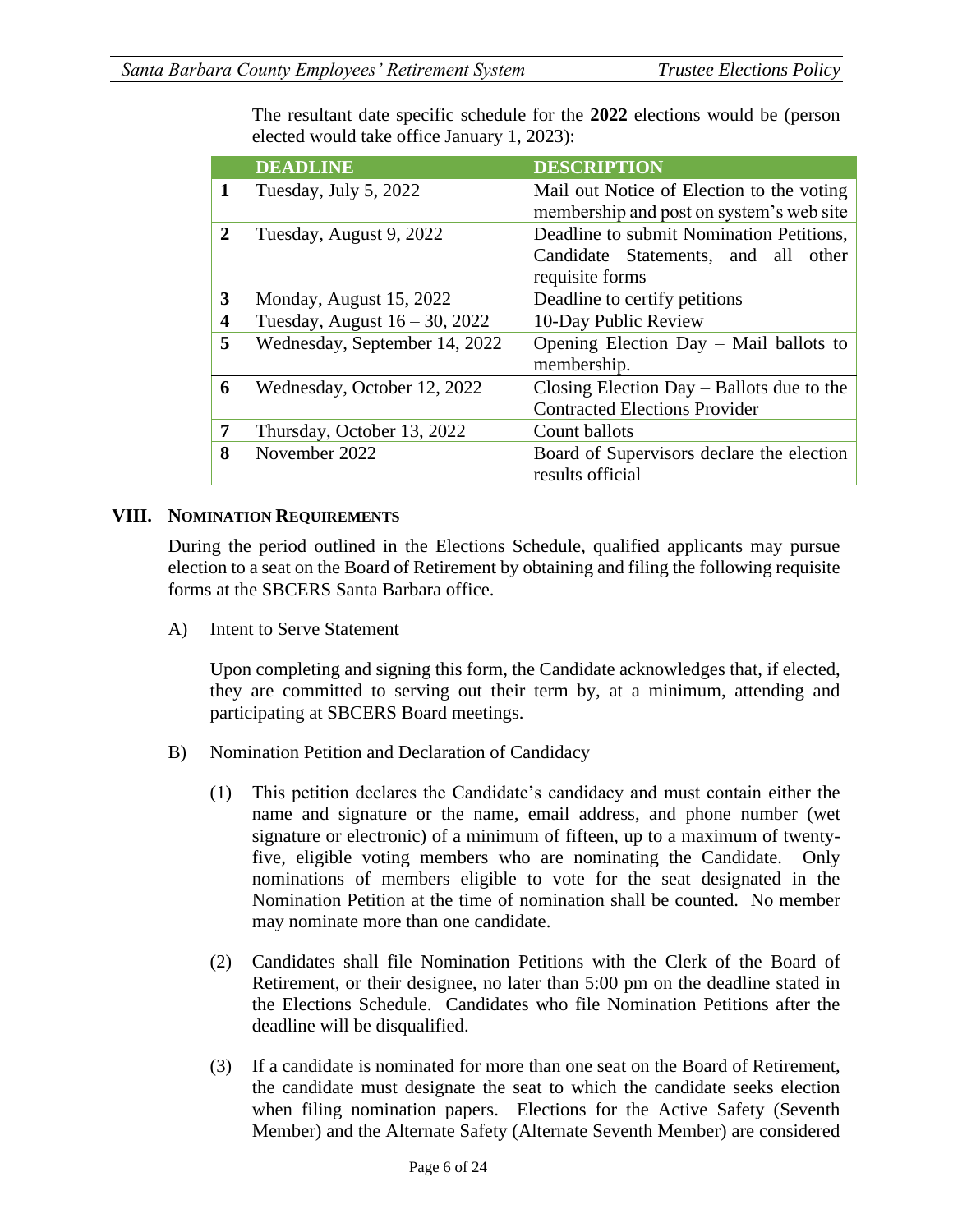elections for the same seat. Elections for the Retired (Eighth Member) and the Alternate Retired (Alternate Eighth Member) are considered elections for separate seats. A candidate may not be certified for more than one seat on the Board of Retirement.

- C) Candidate Statement Form
	- (1) The Candidate Statement must adhere to the following guidelines. If a candidate does not submit a Candidate Statement by the deadline, no statement will be included on the ballot for that candidate:
		- a. Shall not be any more than 200 words in length. Words shall be counted as provided in California's Elections Code Section 9.
		- b. May include the name, occupation of candidate, and a brief description of the candidate's education, qualifications, and platform.
		- c. Shall not in any way make reference to other candidates for that office or to another candidate's qualifications, character or activities.
		- d. Shall not include the candidate's political party affiliation, nor membership or activity in partisan political organizations.
		- e. Candidate statements may be withdrawn and changed until the close of the nomination period. Candidate statements shall remain confidential until the expiration of the filing deadline.
		- f. The SBCERS CEO shall not cause to be printed or circulated any candidate statement that they determine to include any prohibited reference.
		- g. The Candidate's Statement shall be included as a part of the ballot in the same formatting that it is received from the Candidate (capitalization, bold, underline, etc.), except that it may be reformatted to the block format. Additionally, the statement will not be edited for grammar and punctuation.
		- h. Information contained in the Candidate Statement is the responsibility of the candidate and SBCERS accepts no responsibility of its validity or its contents.
- D) Ballot Designation Form
	- (1) If the candidate does not submit a Ballot Designation Form, no designation will be printed on the ballot for that candidate. This form shall contain:
		- a. Name and address of the candidate;
		- b. The designation of the seat on the Board of Retirement to which the candidate seeks election;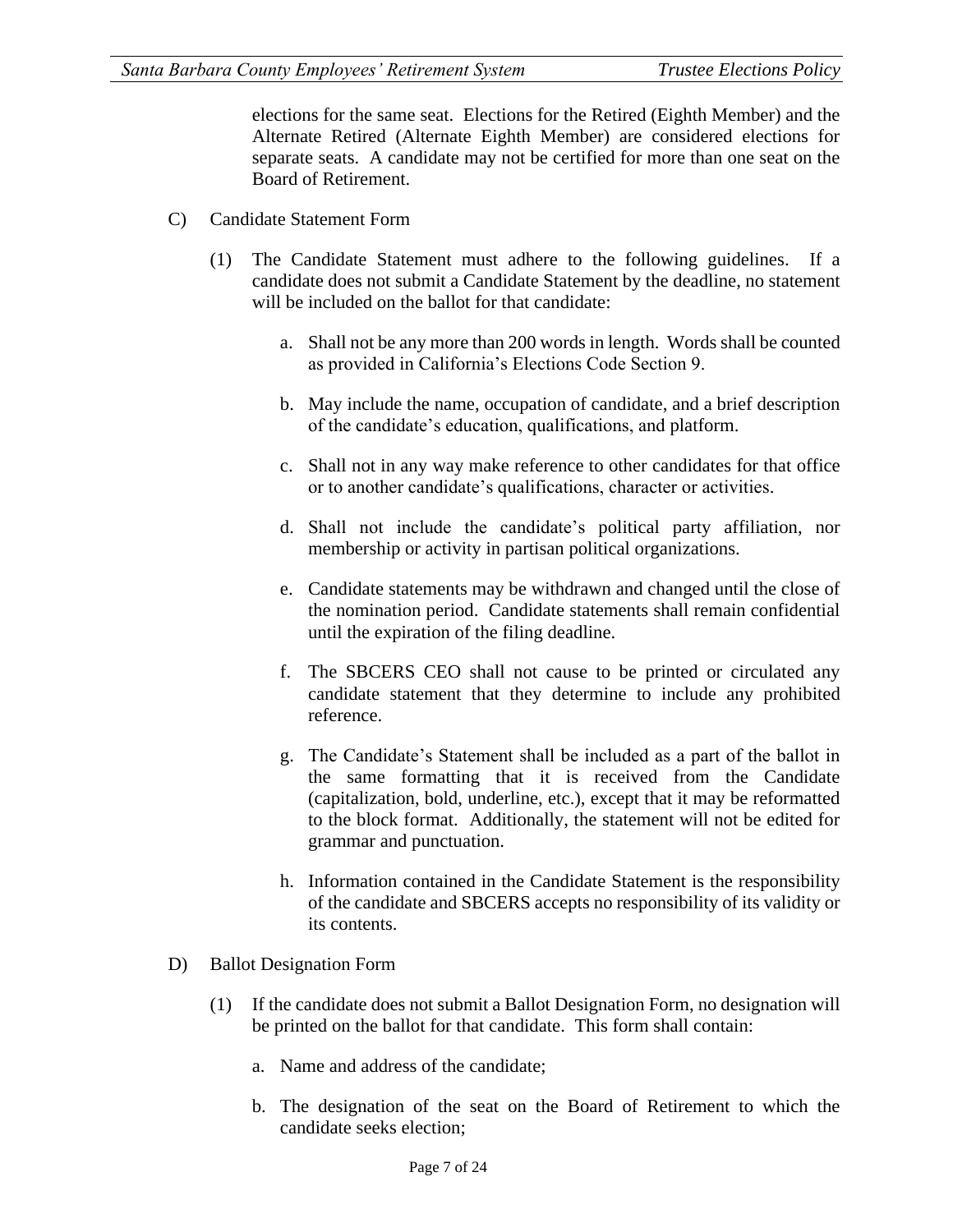- c. A ballot designation that shall include the candidate's name as it is to appear on the ballot, and, at the option of the candidate, one of the following designations to be printed immediately after or below their name on the ballot:
	- i. No more than three words designating either the current principal professions, vocations, or occupations of the candidate, or the principle professions, vocations, or occupations of the candidate during the calendar year immediately preceding the filing of nomination documents;
	- ii. The word "incumbent" or "incumbent alternate" if the candidate is a candidate for the same office which they hold at the time of filing the nomination papers, and was elected to that office by a vote of the members;
- (2) The SBCERS CEO shall not accept a ballot designation that violates the restrictions set forth above. If the SBCERS CEO finds the designation in violation, they shall notify the candidate by email, addressed to the email address provided on the candidate's Ballot Designation Form, and call them at the telephone number provided on the same form.

The Candidate shall, within three working days from the date they receive notice of the violation, provide a designation that complies with the above requirements. In the event the candidate fails to provide a ballot designation that complies with the above requirements within the three-day period, no designation will appear after the candidate's name.

E) Form 700

Submit a completed Statement of Economic Interests (Form 700), unless the candidate is a current Trustee and has already filed a Statement of Economic Interests with SBCERS during the election year.

#### **IX. CERTIFYING NOMINATION PETITIONS**

- A) Within five working days after the filing of a nomination petition, the Clerk of the Board of Retirement shall certify whether the petition is complete and bears at least fifteen valid nominations and, subsequently, notify the candidate via phone call or email of their certification. In order to improve their chances of certification, candidates are encouraged to obtain more than the minimum number of required nominations, or file petitions early so that they have ample opportunity to obtain additional nominations in the event their petition cannot be certified.
- B) If only one candidate is certified for any designated seat, the Board of Supervisors shall order that no election be held and shall direct the Clerk of the Board of Supervisors to cast a unanimous ballot in favor of such nominated member (Government Code § 31523).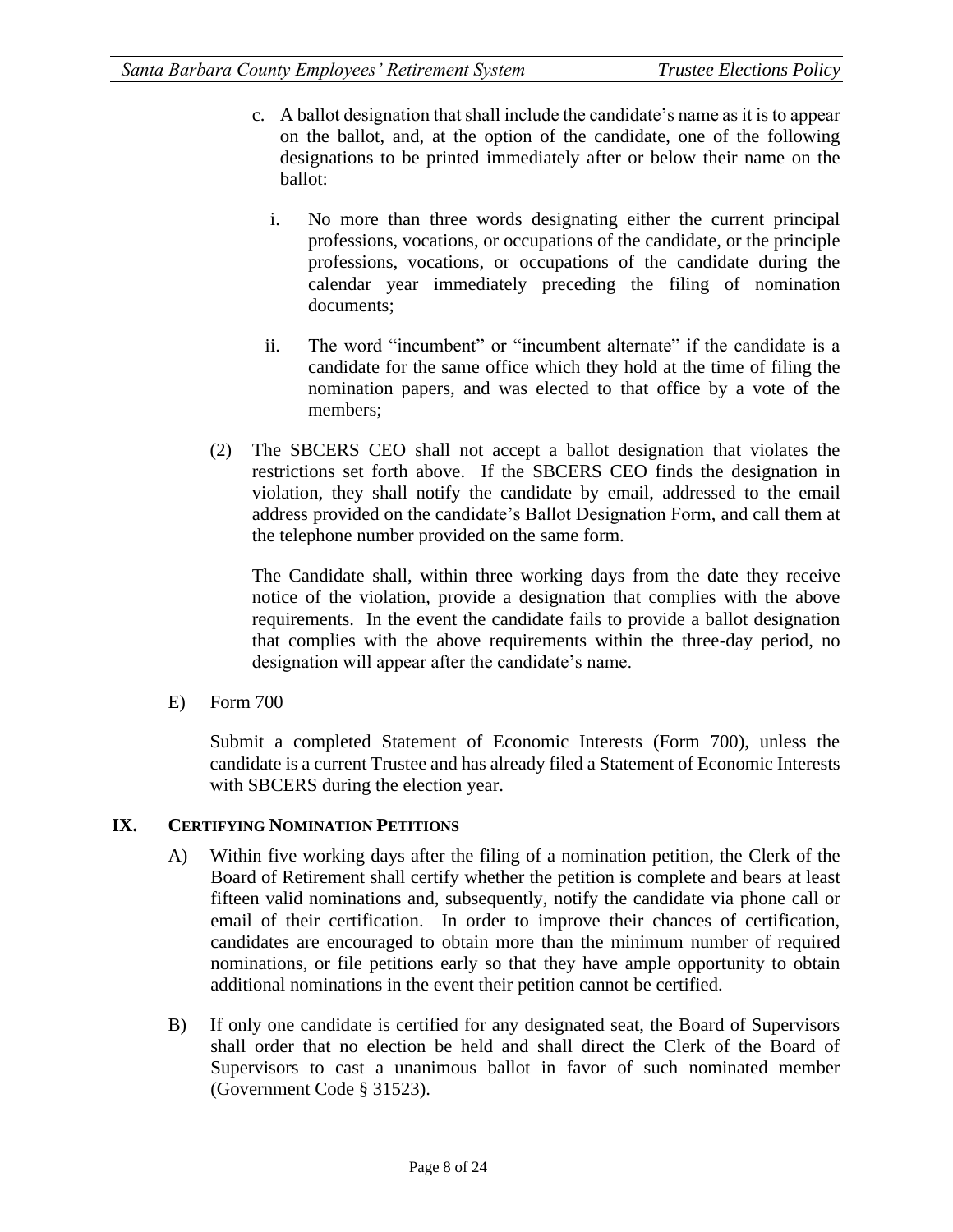C) If no candidate is certified, the SBCERS CEO or their designee shall notify the Board of Retirement, which shall reschedule the election no later than 30 business days following such notice. See Article XVI below.

#### **X. PUBLIC 10-DAY REVIEW OF CANDIDATE STATEMENTS**

The SBCERS CEO, or their designee, shall make a copy of the Candidate's Statements available for public examination and copying for a period of ten days. During the ten-day public examination period, any eligible voter for the position in question or the SBCERS CEO may seek a writ of mandate or an injunction requiring any or all of the material in the candidate statements to be amended or deleted.

#### **XI. BALLOTS**

Elections shall be conducted by secret ballot. No one is authorized to find out, at any time, who voted and who did not vote, and who they voted for and did not vote for.

The SBCERS CEO, or their designee, shall prepare the ballots for the election. Ballots shall state that it is illegal to reproduce the ballot in any manner whatsoever and that all votes are kept secret. Any reproduction or distribution of ballots other than as allowed for by this policy is expressly forbidden and shall render those ballots void.

The order in which the names of candidates are listed on the ballot shall be determined by California's Secretary of State's most recent Random Alphabet Drawing conducted for the statewide election.

All members eligible to vote will receive both electronic and paper ballots.

- A) Electronic Ballots
	- (1) All members eligible to vote who have valid email addresses on file will be emailed login credentials on opening voting day. The email will contain: (1) a URL to the Contracted Election Provider's voting website; (2) unique pin number; (3) voting instructions and contact information, including instructions on how to request a paper ballot; (4) a list of certified candidates and their Candidate Statements; and (5) a statement of powers and duties of Board members.
	- (2) All members eligible to vote will also be mailed their voting credentials on opening voting day via USPS. The mailing will contain (1) a URL and QR code linked to the Contracted Election Provider's voting website; (2) unique pin number; (3) voting instructions and contact information; (4) a list of certified candidates and their Candidate Statements; (5) a statement of powers and duties of Board members; and (6) a paper ballot and pre-paid return envelope.
	- (3) The online voting system will require voters to enter their login credentials and other identifying information. Once logged in, the online voting website will include the following: (1) a list of the certified candidates and their Candidate Statements; (2) sufficient information to acquaint members with the nature of the election and the proper method of casting an electronic ballot; (3) a statement of powers and duties of the Board Members. Voters will be able to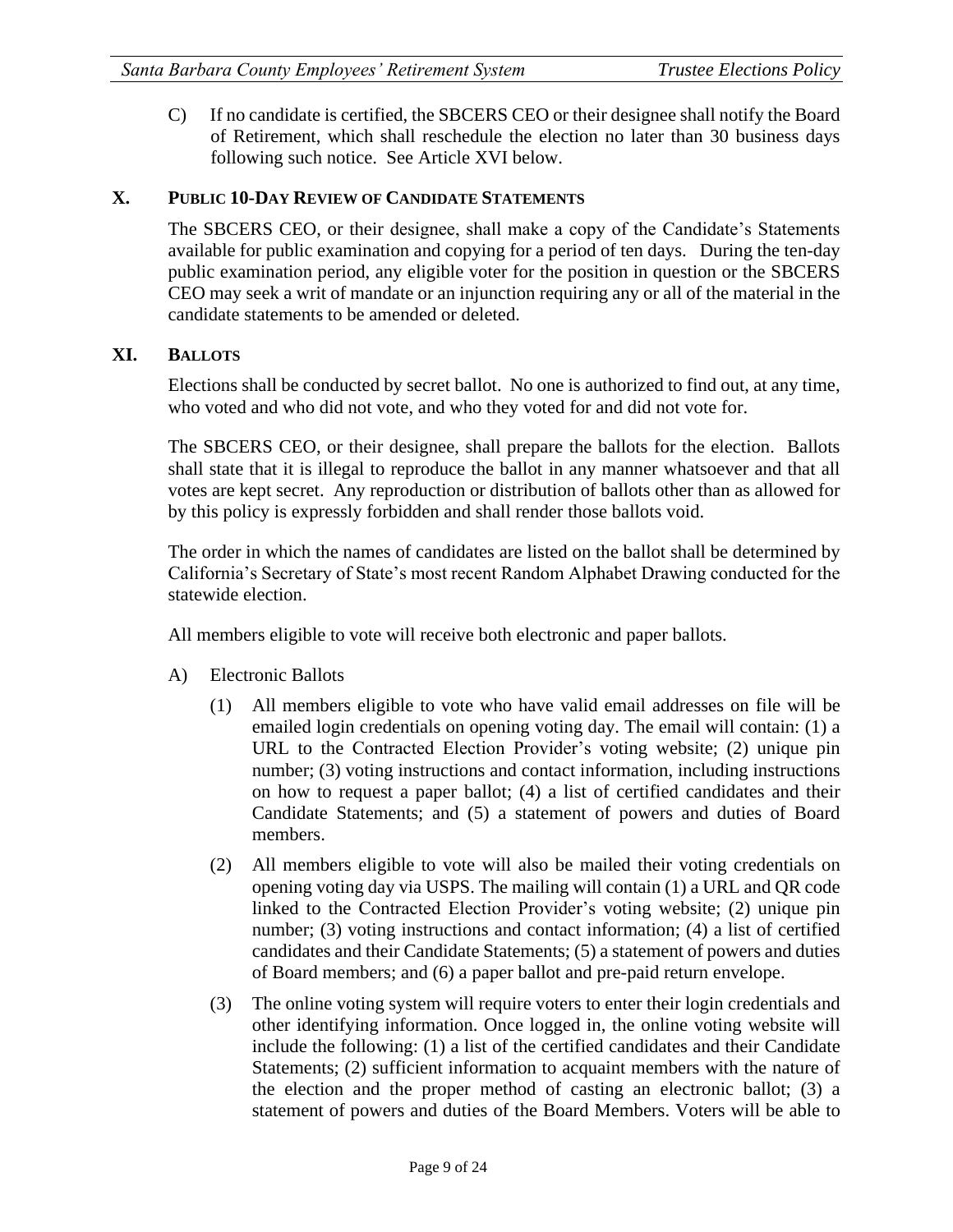mark their selection for each applicable seat and make changes before confirming their final selections.

- B) Paper Ballots
	- (1) The ballots, candidate statements, and pre-stamped return envelopes will all be placed in envelopes individually addressed to eligible voters and mailed first class at their last known mailing address as it appears on the retirement record or other official record.
	- (2) Paper ballots to be used in the election shall include such materials: (1) a list of the certified candidates with a voting space opposite each name and sufficient information to acquaint members with the nature of the election and the proper method of casting a ballot; (2) statement(s) of qualifications, if properly filed by the candidates; (3) a pre-stamped return envelope; and (4) a statement of powers and duties of Board of Retirement Members.
		- a) The ballot for the Retired Board Member position shall also contain the names of candidates certified for the Alternate Retired Board Member position under a separate heading.
	- (3) Return Envelopes
		- a) The envelopes mailed to eligible voters shall be stamped in bold letters "BOARD OF RETIREMENT ELECTION BALLOT" so as to draw the recipient's attention to the importance of the mail.
		- b) The envelopes mailed to eligible voters shall have a unique identifier (i.e. a tracking or bar code) that will be used by the Contracted Election Provider only to ensure no voter votes twice. No other information is authorized for disclosure or use for any other purpose. Violations may result in civil or criminal action.
		- c) The return envelopes must include the following statement: "By returning the completed ballot, I declare under penalty of perjury that: 1. I am the person whose name appears on the envelope, 2. I am eligible to vote as a [General/Retired/Safety] Member of the Santa Barbara County Employees' Retirement System, and
			- 3. I have not voted more than one ballot in this election."
		- d) The address listed on the Return Envelope must be located in the County of Santa Barbara.
	- (5) The Contracted Election Provider shall make replacement ballots (stamped with the word "reissued") available on an individual basis to members claiming under penalty of perjury the loss or non-receipt of a paper ballot.
	- (6) Paper ballots shall be returned to the address listed on the Return Envelope provided via USPS; shall be completed by the eligible voter and placed within the envelope with their assigned election identification number; and shall be received by the end of the voting period.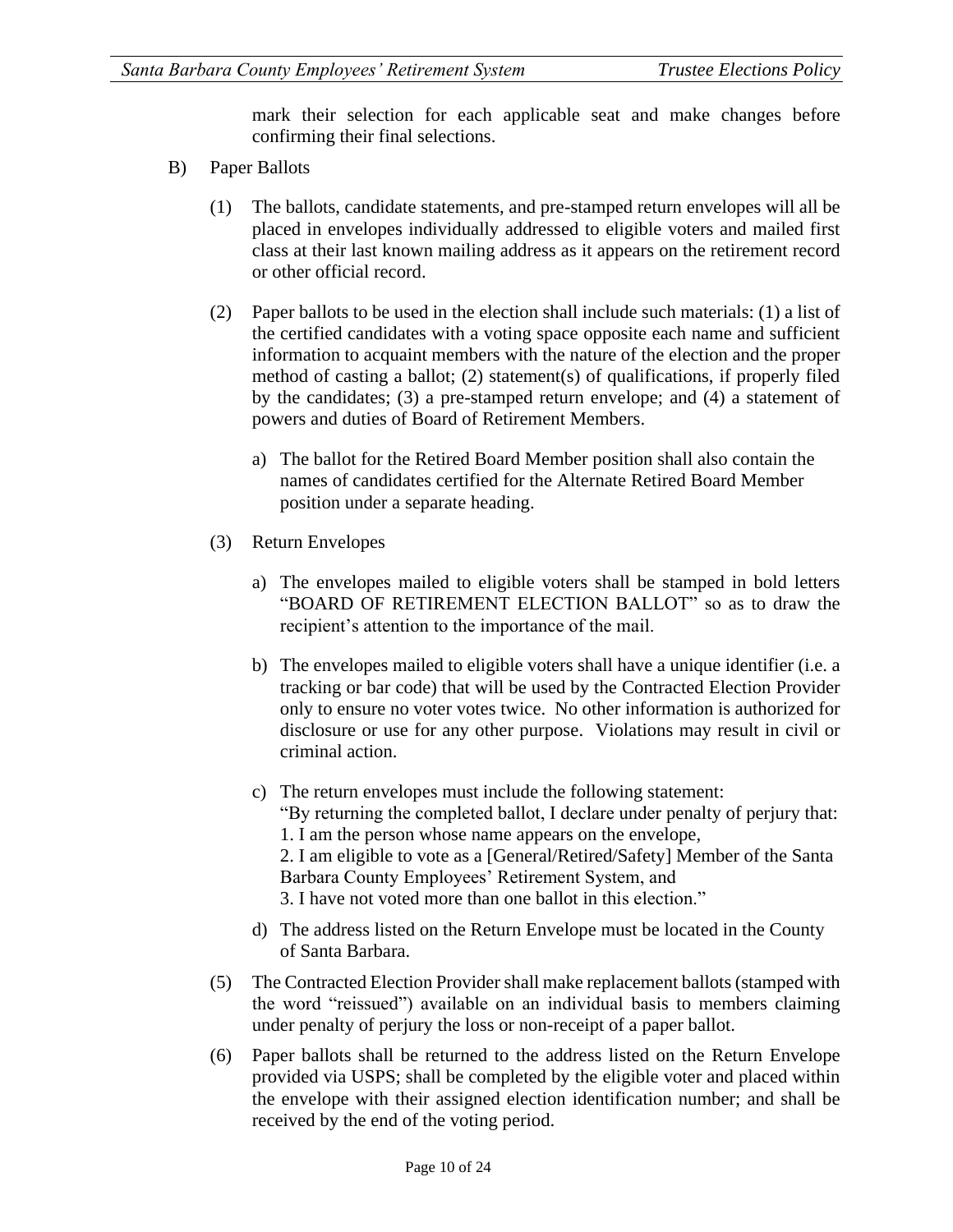- (7) If a member returns more than one ballot, the first ballot received is counted and the following ballot(s) received will be voided.
- (8) Contracted Election Provider must pick up all ballots from the designated PO Box no later than 5:00 pm on the day of the scheduled deadline.
- (9) Voided Ballots
	- a) Ballots shall be void if:
		- Received after Election Day;
		- A duplicate ballot is cast;
		- It is not possible to determine who submitted the ballot;
		- It was submitted in the same envelope with other ballots; and/or,
		- The voter's intent cannot be determined.
	- b) Ballots determined to be void under this section shall be marked as such and shall not be counted by the Contracted Election Provider in the canvassing process. The Contracted Election Provider will deliver ballots marked as void to the SBCERS CEO on the day designated for counting ballots.
	- c) Ballots with the signature of the voter or other marks on the ballot itself that do not obscure the intent of the voter shall be counted.

#### **XII. COUNTING BALLOTS**

- A) There are no provisions for write-in candidates, therefore, no write-in votes will be counted.
- B) The Contracted Elections Provider must conduct the ballot count at a location in Santa Barbara County.
- C) Upon receipt of the voted paper ballots, the Contracted Election Provider shall scan the tracking code to verify the ballot against the System's list of eligible members.
- D) The Contracted Election Provider shall count the ballots in accordance with applicable statutes and procedures. The Contracted Election Provider shall certify the results of the election no later than one business day following the count. In turn, the SBCERS CEO shall notify: (1) each candidate at their telephone number or email address provided; and (2) the Board of Retirement. The SBCERS CEO will also transmit said certification to the Board of Supervisors.
- E) The candidate receiving the highest number of votes for the seat designated on the ballot shall be declared elected to that seat, except for the seat of the Alternate Seventh Member (Safety). In that case, the Alternate Seventh Member shall be that candidate for the Seventh Member group under Government Code 31470.2 or 31470.4, or any other eligible safety member if there is no eligible candidate from the groups under Government Code 31470.2 or 31470.4, which is not represented by a board member who received the highest number of votes of all candidates in that group. In the event two or more persons receive an equal and the highest number of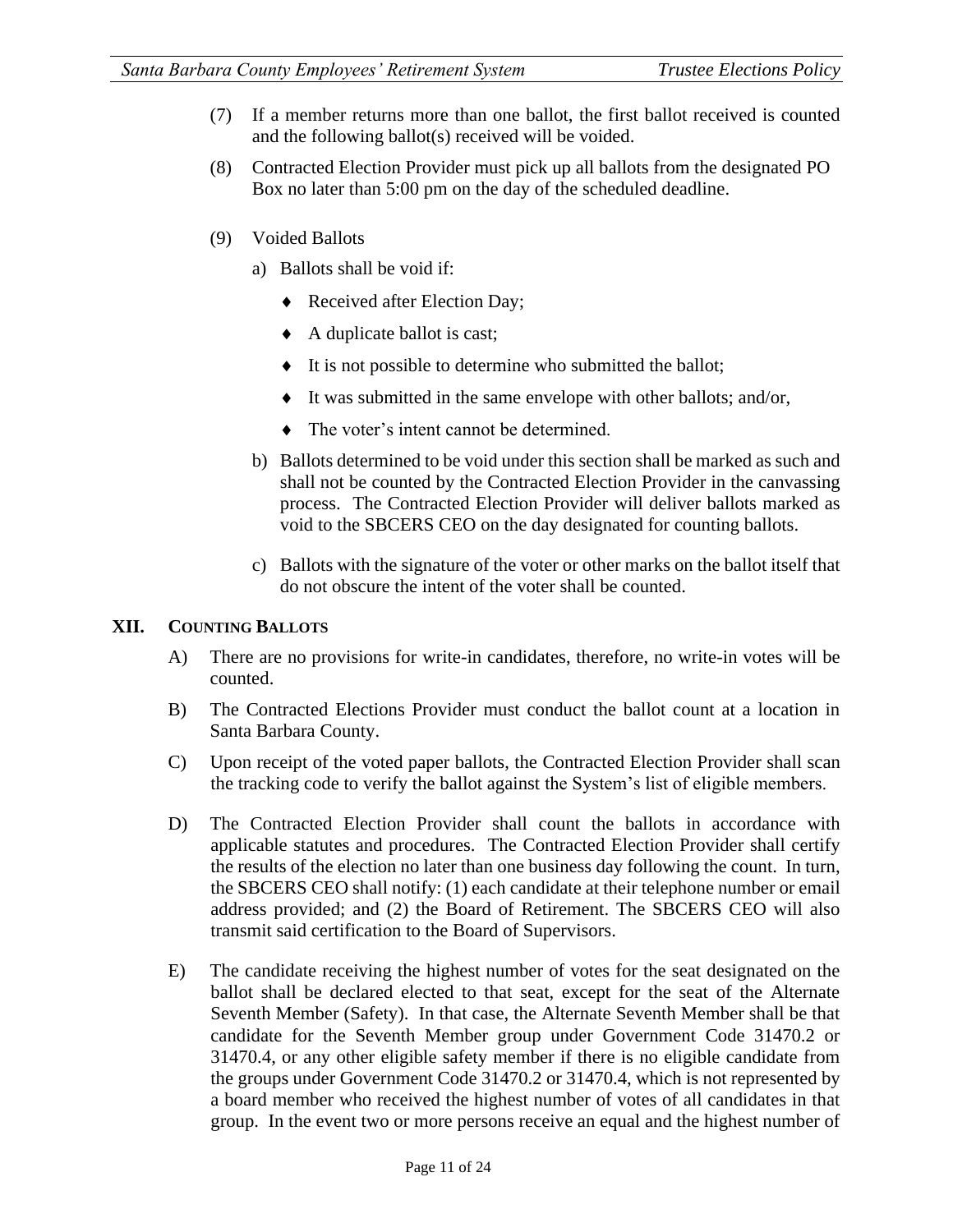votes, the Contracted Election Provider shall summon the candidates to appear before it at a designated time and shall determine the tie by lot.

F) The duly elected candidate shall serve for a term of three years starting January  $1<sup>st</sup>$  of the year following the election.

#### **XIII. RECOUNTING OF BALLOTS**

- A) Within five calendar days of certification of the election results by the Contracted Election Provider, a candidate may, upon written application, request a recount of all ballots.
- B) Prior to the requested recount, the Contracted Election Provider shall determine the cost of conducting the recount. The candidate requesting the recount shall deposit this amount with the Contracted Election Provider prior to the recount. Money so deposited shall only be returned to the depositor if, upon completion of the recount, the candidate requesting the recount is found to have received a plurality of all votes cast.
- C) The recount shall be conducted by the Contracted Election Provider in the same manner as the original count. The recount shall be conducted no later than 10 business days after the Contracted Election Provider certifies the results. The recount shall be open to the public.

#### **XIV. PROTECTION OF MEMBER PRIVACY**

Pursuant to the California Constitution, Article I, Section 1, and Government Code Section 31532, member records, including home addresses, e-mail addresses, and telephone numbers are confidential and shall not be disclosed without member authorization or as otherwise required by law. Accordingly, member address information will not be disclosed as part of the election process other than to the Contracted Elections Provider as necessary to perform its obligations pursuant to Section V.C of this policy.

#### **XV. SWEARING IN ELECTED MEMBERS**

Newly elected members of the Board of Retirement shall be sworn in by a Board of Retirement member or other public official authorized to administer oaths at the first regularly scheduled Board meeting in January or at a Special Session duly noticed for the purpose of swearing in new members and conducting such other business as the Board of Retirement determines.

#### **XVI. FILLING VACANCIES**

If a vacancy in an elective seat on the Board of Retirement occurs, the CERL provides for an election of a successor in most circumstances. Gov. Code Section 31523. Upon official notification of a vacancy requiring an election, the Board of Retirement shall adopt a resolution calling for an election. Nominations and voting shall be substantially in the manner prescribed for a regular election, although the timing of the schedule may be modified depending on the date the election process is initiated. The candidate receiving the highest number of votes for the vacated seat shall be declared elected to the seat. Such candidate shall serve for the remainder of the unexpired term from and after the first day of the first month following the declaration of the candidate's election and to a succeeding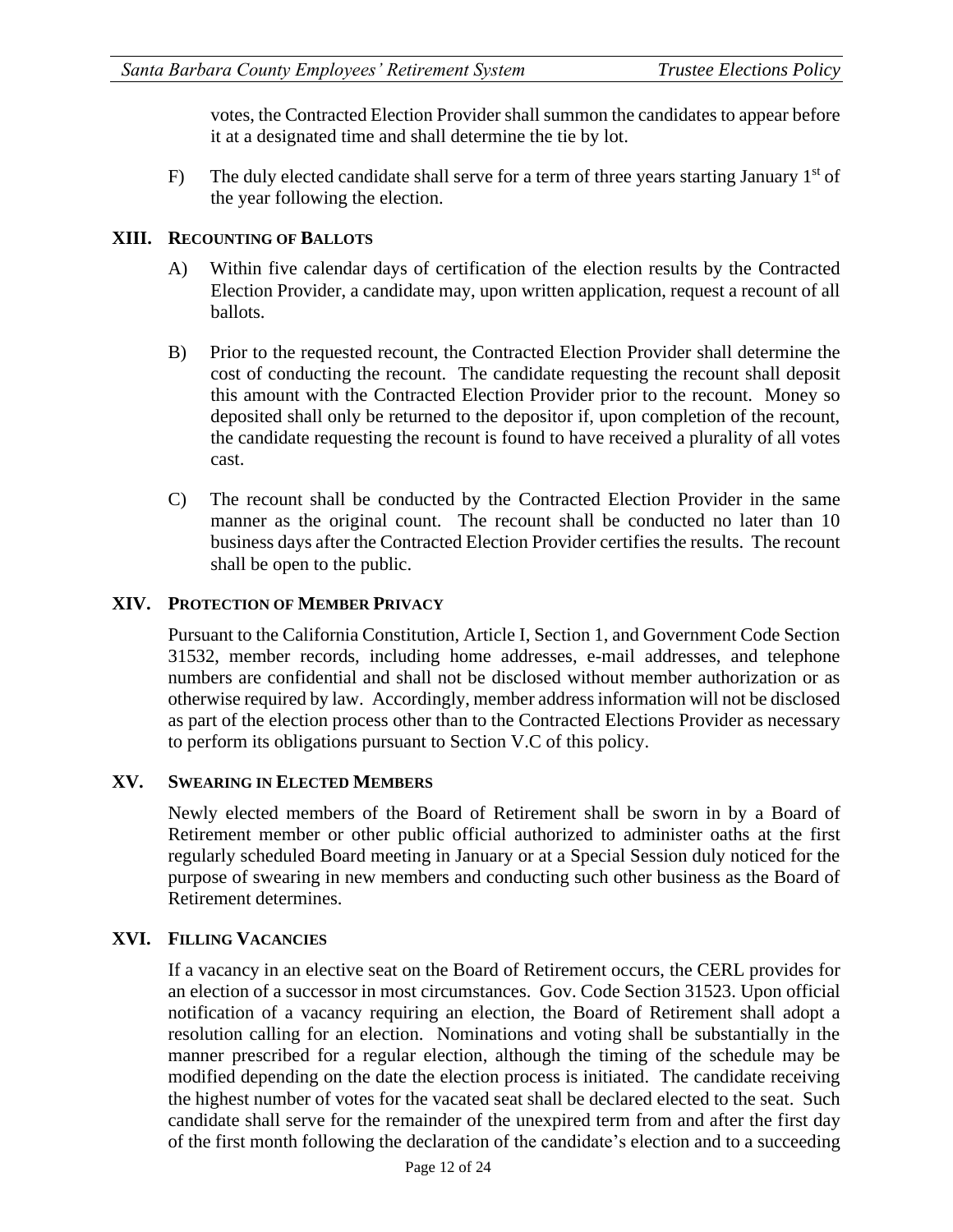term if provided for by statute. In the event no candidate submits an application to fill an elected vacancy on the Board of Retirement (a) if the remaining term of that vacant seat is less than one year, the seat shall remain vacant until filled for the next full term; (b) if the remaining term of that vacant seat is one year or more a subsequent process to fill the seat shall be initiated after 60 days.

#### **XVII. POLICY REVIEW**

The Board of Retirement shall review this Policy at least every three years to ensure that it remains relevant and appropriate, and to consider any improvements.

#### **XVIII.POLICY HISTORY**

A) This Policy was created and adopted by the Board of Retirement on April 22, 2009 and revised on October 26, 2011, April 23, 2014, July 25, 2018, June 25, 2020, August 25, 2021, and April 27, 2022.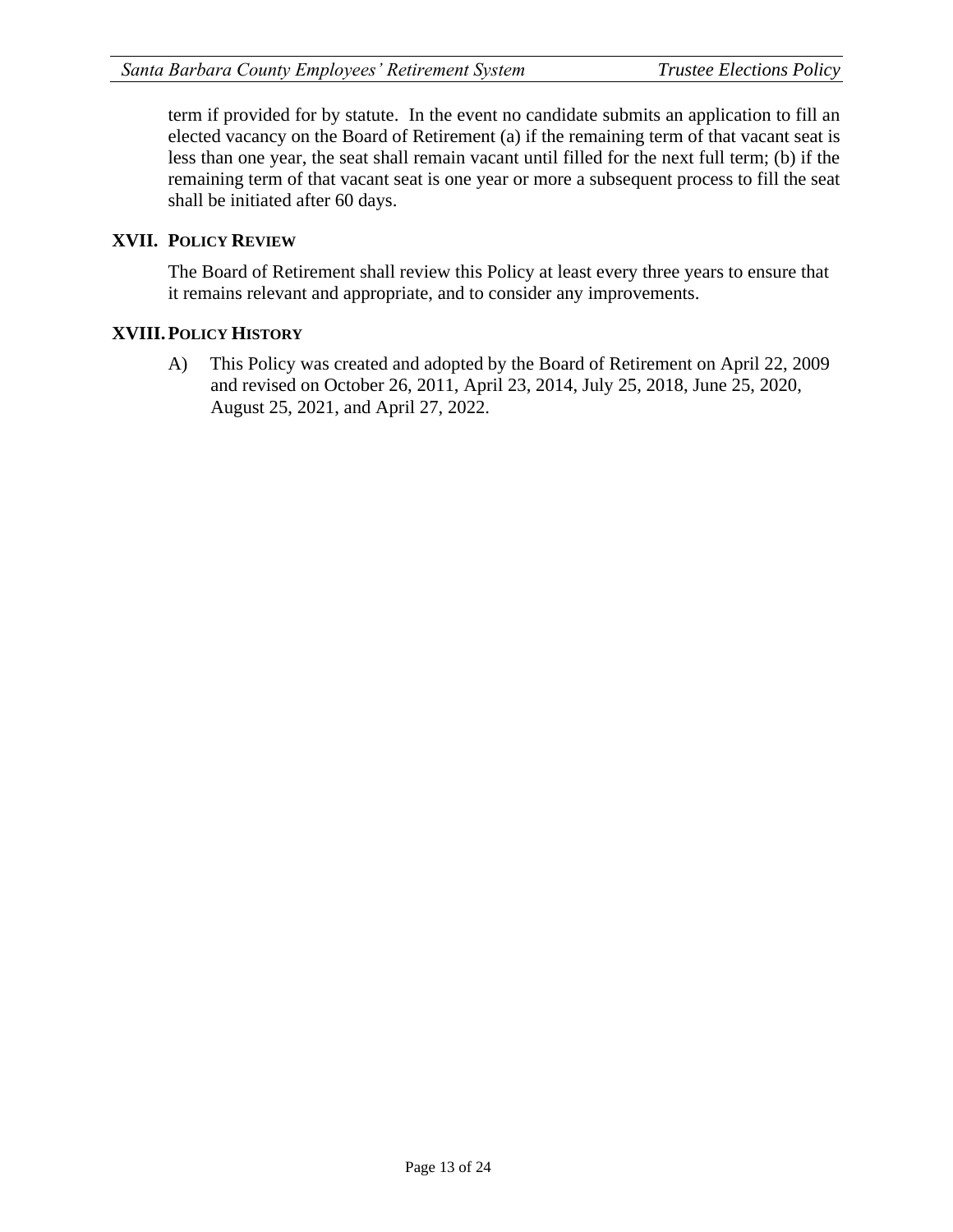# APPENDIX A – SAMPLE FORMS FOR THE CANDIDATES

#### **I. INTENT TO SERVE FORM**

| Santa Barbara County Employees' Retirement System<br>Nomination Petition Packet & Candidate Filing Guide                                                                                                                                                       |
|----------------------------------------------------------------------------------------------------------------------------------------------------------------------------------------------------------------------------------------------------------------|
| <b>Intent To Serve</b>                                                                                                                                                                                                                                         |
| For the [Safety/General/Retired/Retired Alternate] Member Election to be held from [Opening Election Day] -<br>[Closing Election Day], I hereby certify my willingness to serve on the Santa Barbara County Board of Retirement,<br>and declare the following: |
| (A) I am a candidate for the office of the [Safety/General/Retired/Retired Alternate] Member for the<br>three-year term ending December 31, [Year]; and,                                                                                                       |
| (B) I am a [Safety/General/Retired/Retired Alternate] Member of the Santa Barbara County<br>Employees' Retirement System and work for                                                                                                                          |
| [Name of Agency]                                                                                                                                                                                                                                               |
| Also, attached are the following required forms:                                                                                                                                                                                                               |
| (A) Petition of Nomination and Declaration of Candidacy - contains a minimum of 15 valid                                                                                                                                                                       |
| nominations; and,<br>(B) Candidate Statement - 200 words or less in length; and,                                                                                                                                                                               |
| (C) Ballot Designation Form; and,                                                                                                                                                                                                                              |
| (D) California Form 700 - Statement of Economic Interests.                                                                                                                                                                                                     |
| Signature: The Commission of the Commission of the Commission of the Commission of the Commission of the Commission of the Commission of the Commission of the Commission of the Commission of the Commission of the Commissio<br>Date:                        |
|                                                                                                                                                                                                                                                                |
|                                                                                                                                                                                                                                                                |
|                                                                                                                                                                                                                                                                |
|                                                                                                                                                                                                                                                                |
|                                                                                                                                                                                                                                                                |
|                                                                                                                                                                                                                                                                |
|                                                                                                                                                                                                                                                                |
|                                                                                                                                                                                                                                                                |
|                                                                                                                                                                                                                                                                |
|                                                                                                                                                                                                                                                                |
|                                                                                                                                                                                                                                                                |
|                                                                                                                                                                                                                                                                |
|                                                                                                                                                                                                                                                                |
|                                                                                                                                                                                                                                                                |
|                                                                                                                                                                                                                                                                |
|                                                                                                                                                                                                                                                                |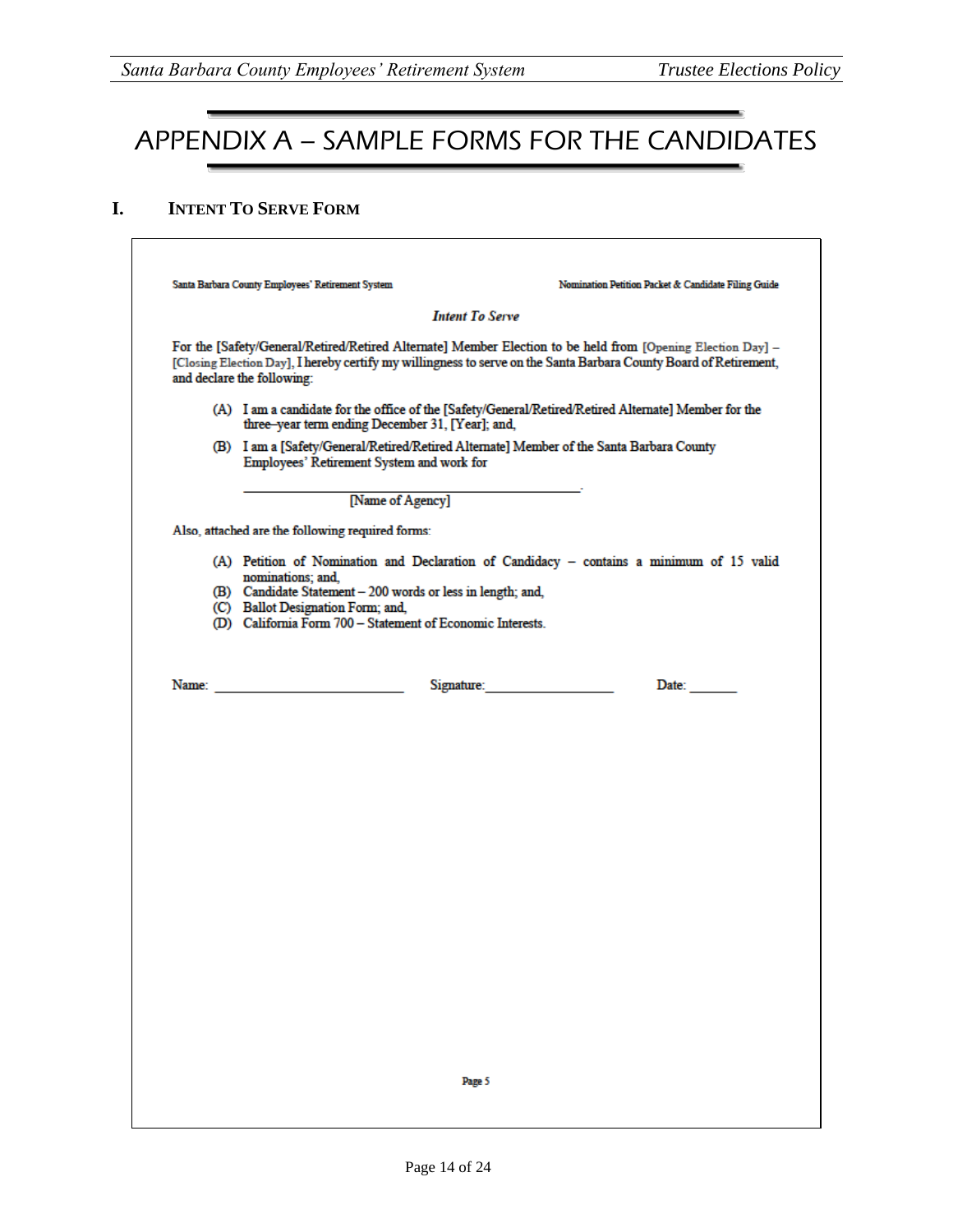Г

### **II. NOMINATION PETITION AND DECLARATION OF CANDIDACY FORM**

|       | Nomination Petition and Declaration of Candidacy                                                                                                                                                                                     |                                                                                                                                                                                                                                                                                                                                                  |
|-------|--------------------------------------------------------------------------------------------------------------------------------------------------------------------------------------------------------------------------------------|--------------------------------------------------------------------------------------------------------------------------------------------------------------------------------------------------------------------------------------------------------------------------------------------------------------------------------------------------|
|       | Petition and Ballot Statement Due By:<br>Petition and Ballot Statement Due To:                                                                                                                                                       | 5:00 pm on [Date]<br><b>SBCERS Clerk of the Board</b>                                                                                                                                                                                                                                                                                            |
|       | <b>Version A: Name and Signature</b><br>greater than or equal to 15. Electronic signatures are accepted.                                                                                                                             | The candidate may submit either Version A or Version B of this form, or both, as long as the total number of nominations is                                                                                                                                                                                                                      |
|       | above office.                                                                                                                                                                                                                        | I nominate [Candidate Name] for the for the office of [Safety/General/Retired/Retired Alternate] Member of<br>the Santa Barbara County Board of Retirement, am a [Safety/General/Retired] Member of the Santa Barbara County<br>Employees' Retirement System, and am not a sponsor on any other certificate nominating another candidate for the |
|       |                                                                                                                                                                                                                                      |                                                                                                                                                                                                                                                                                                                                                  |
|       | Sign: 2008 2008 2010 2010 2010 2011 2012 2013 2014 2015 2016 2017 2018 2019 2019 2019 2019 2019 2019                                                                                                                                 |                                                                                                                                                                                                                                                                                                                                                  |
|       | Date: http://www.archive.com/watch?university/international/watch?university/international/watch?university/international/watch?university/international/watch?university/international/watch?university/international/watch?u       |                                                                                                                                                                                                                                                                                                                                                  |
|       |                                                                                                                                                                                                                                      |                                                                                                                                                                                                                                                                                                                                                  |
|       | Sign: 2008 2008 2010 2010 2010 2011 2012 2013 2014 2015 2016 2017 2018 2019 2019 2019 2019 2019 2019                                                                                                                                 | Sign: Sign: And All And All And All And All And All And All And All And All And All And All And All And All And All And All And All And All And All And All And All And All And All And All And All And All And All And All An                                                                                                                   |
|       | Date: <u>Date: Alexander State State State State State State State State State State State State State State State State State State State State State State State State State State State State State State State State State S</u> |                                                                                                                                                                                                                                                                                                                                                  |
|       |                                                                                                                                                                                                                                      |                                                                                                                                                                                                                                                                                                                                                  |
|       |                                                                                                                                                                                                                                      |                                                                                                                                                                                                                                                                                                                                                  |
|       |                                                                                                                                                                                                                                      |                                                                                                                                                                                                                                                                                                                                                  |
|       |                                                                                                                                                                                                                                      | 8. Print: 2008 . 2008 . 2009 . 2009 . 2009 . 2009 . 2009 . 2009 . 2009 . 2009 . 2009 . 2009 . 2009 . 2009 . 2009 . 2009 . 2009 . 2009 . 2009 . 2009 . 2009 . 2009 . 2009 . 2009 . 2009 . 2009 . 2009 . 2009 . 2009 . 2009 . 20                                                                                                                   |
|       |                                                                                                                                                                                                                                      | Sign: and the contract of the contract of the contract of the contract of the contract of the contract of the contract of the contract of the contract of the contract of the contract of the contract of the contract of the                                                                                                                    |
|       |                                                                                                                                                                                                                                      |                                                                                                                                                                                                                                                                                                                                                  |
|       |                                                                                                                                                                                                                                      |                                                                                                                                                                                                                                                                                                                                                  |
| Sign: |                                                                                                                                                                                                                                      | Sign:                                                                                                                                                                                                                                                                                                                                            |
|       |                                                                                                                                                                                                                                      |                                                                                                                                                                                                                                                                                                                                                  |
|       |                                                                                                                                                                                                                                      |                                                                                                                                                                                                                                                                                                                                                  |
|       | Sign: North Commission of the Commission of the Commission of the Commission of the Commission of the Commission of the Commission of the Commission of the Commission of the Commission of the Commission of the Commission o       |                                                                                                                                                                                                                                                                                                                                                  |
|       |                                                                                                                                                                                                                                      | Date: 2008 2010 2010 2021 2022 2023 2024 2022 2022 2023 2024 2022 2023 2024 2022 2023 2024 2022 2023 2024 2025                                                                                                                                                                                                                                   |
|       | Page 6                                                                                                                                                                                                                               |                                                                                                                                                                                                                                                                                                                                                  |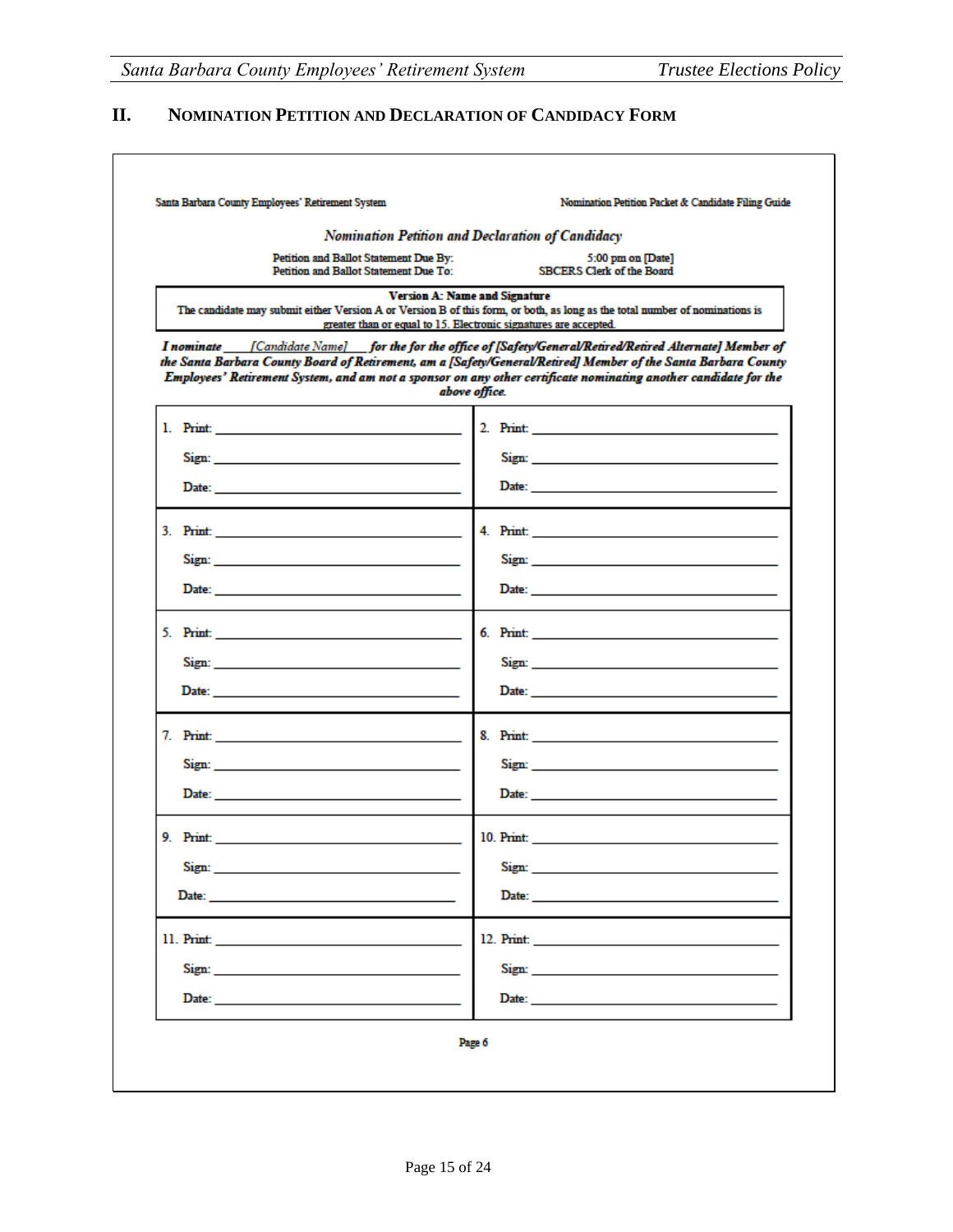|                                                                                                                                                                                                                                | Sign: No. 1998                                                                                                                                                                                                                |
|--------------------------------------------------------------------------------------------------------------------------------------------------------------------------------------------------------------------------------|-------------------------------------------------------------------------------------------------------------------------------------------------------------------------------------------------------------------------------|
|                                                                                                                                                                                                                                |                                                                                                                                                                                                                               |
|                                                                                                                                                                                                                                |                                                                                                                                                                                                                               |
| Sign: the contract of the contract of the contract of the contract of the contract of the contract of the contract of the contract of the contract of the contract of the contract of the contract of the contract of the cont |                                                                                                                                                                                                                               |
|                                                                                                                                                                                                                                |                                                                                                                                                                                                                               |
|                                                                                                                                                                                                                                |                                                                                                                                                                                                                               |
| Sign: Sign: The Company of the Company of the Company of the Company of the Company of the Company of the Company of the Company of the Company of the Company of the Company of the Company of the Company of the Company of  |                                                                                                                                                                                                                               |
|                                                                                                                                                                                                                                |                                                                                                                                                                                                                               |
|                                                                                                                                                                                                                                |                                                                                                                                                                                                                               |
|                                                                                                                                                                                                                                |                                                                                                                                                                                                                               |
|                                                                                                                                                                                                                                |                                                                                                                                                                                                                               |
|                                                                                                                                                                                                                                |                                                                                                                                                                                                                               |
| Sign: Sign: And All And All And All And All And All And All And All And All And All And All And All And All And All And All And All And All And All And All And All And All And All And All And All And All And All And All An |                                                                                                                                                                                                                               |
|                                                                                                                                                                                                                                |                                                                                                                                                                                                                               |
| 23. Print: 2008. 2014                                                                                                                                                                                                          |                                                                                                                                                                                                                               |
|                                                                                                                                                                                                                                | Sign: and the state of the state of the state of the state of the state of the state of the state of the state of the state of the state of the state of the state of the state of the state of the state of the state of the |
| Date: Note: 2008 - 2008 - 2009 - 2009 - 2009 - 2009 - 2009 - 2009 - 2009 - 2009 - 2009 - 2009 - 2009 - 2009 - 2009 - 2009 - 2009 - 2009 - 2009 - 2009 - 2009 - 2009 - 2009 - 2009 - 2009 - 2009 - 2009 - 2009 - 2009 - 2009 -  |                                                                                                                                                                                                                               |
| 25. Print:                                                                                                                                                                                                                     |                                                                                                                                                                                                                               |
| Sign:                                                                                                                                                                                                                          |                                                                                                                                                                                                                               |
| $\mathbf{Date:}$                                                                                                                                                                                                               |                                                                                                                                                                                                                               |
|                                                                                                                                                                                                                                |                                                                                                                                                                                                                               |
|                                                                                                                                                                                                                                |                                                                                                                                                                                                                               |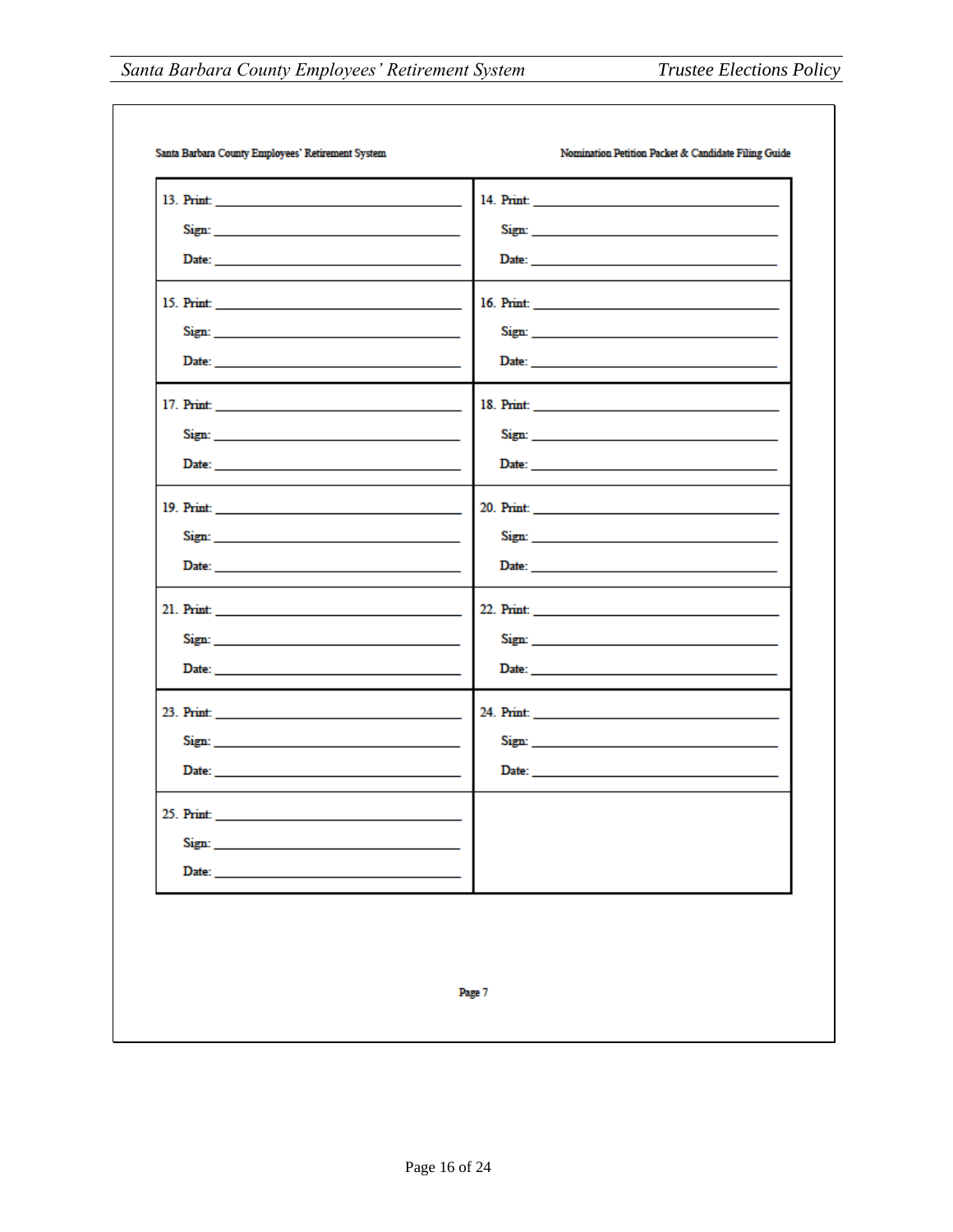| Santa Barbara County Employees' Retirement System                                                                                                                                                                                                                   | Nomination Petition Packet & Candidate Filing Guide                                                                                                                                                                                                                                                                                                    |
|---------------------------------------------------------------------------------------------------------------------------------------------------------------------------------------------------------------------------------------------------------------------|--------------------------------------------------------------------------------------------------------------------------------------------------------------------------------------------------------------------------------------------------------------------------------------------------------------------------------------------------------|
|                                                                                                                                                                                                                                                                     | Nomination Petition and Declaration of Candidacy                                                                                                                                                                                                                                                                                                       |
| Petition and Ballot Statement Due By:<br>Petition and Ballot Statement Due To:                                                                                                                                                                                      | 5:00 pm on Monday, November 1, 2021<br><b>SBCERS Clerk of the Board</b>                                                                                                                                                                                                                                                                                |
|                                                                                                                                                                                                                                                                     |                                                                                                                                                                                                                                                                                                                                                        |
| The candidate may provide the phone number and email if the nominator is unavailable to sign Version A. The candidate may submit either<br>Version A or Version B of this form, or both, as long as the total number of nominations is greater than or equal to 15. | Version B: Name, Email Address, and Phone Number                                                                                                                                                                                                                                                                                                       |
| I nominate                                                                                                                                                                                                                                                          | [Candidate Name] for the for the office of [Safety/General/Retired/Retired Alternate] Member of<br>the Santa Barbara County Board of Retirement, am a [Safety/General/Retired] Member of the Santa Barbara County<br>Employees' Retirement System, and am not a sponsor on any other certificate nominating another candidate for the<br>above office. |
|                                                                                                                                                                                                                                                                     |                                                                                                                                                                                                                                                                                                                                                        |
|                                                                                                                                                                                                                                                                     |                                                                                                                                                                                                                                                                                                                                                        |
| Email: and a state of the state of the state of the state of the state of the state of the state of the state of the state of the state of the state of the state of the state of the state of the state of the state of the s                                      | Email: <u>Alexander and Alexander and Alexander and Alexander and Alexander and Alexander and Alexander and Alexander and Alexander and Alexander and Alexander and Alexander and Alexander and Alexander and Alexander and Alex</u>                                                                                                                   |
|                                                                                                                                                                                                                                                                     |                                                                                                                                                                                                                                                                                                                                                        |
|                                                                                                                                                                                                                                                                     |                                                                                                                                                                                                                                                                                                                                                        |
|                                                                                                                                                                                                                                                                     |                                                                                                                                                                                                                                                                                                                                                        |
|                                                                                                                                                                                                                                                                     |                                                                                                                                                                                                                                                                                                                                                        |
| Email: No. 1996. The Commission of the Commission of the Commission of the Commission of the Commission of the                                                                                                                                                      |                                                                                                                                                                                                                                                                                                                                                        |
| <b>Phone:</b> Phone: The contract of the contract of the contract of the contract of the contract of the contract of the contract of the contract of the contract of the contract of the contract of the contract of the contract o                                 |                                                                                                                                                                                                                                                                                                                                                        |
|                                                                                                                                                                                                                                                                     |                                                                                                                                                                                                                                                                                                                                                        |
|                                                                                                                                                                                                                                                                     |                                                                                                                                                                                                                                                                                                                                                        |
| Email: No. 1998                                                                                                                                                                                                                                                     |                                                                                                                                                                                                                                                                                                                                                        |
|                                                                                                                                                                                                                                                                     |                                                                                                                                                                                                                                                                                                                                                        |
| Phone: The contract of the contract of the contract of the contract of the contract of the contract of the contract of the contract of the contract of the contract of the contract of the contract of the contract of the con                                      |                                                                                                                                                                                                                                                                                                                                                        |
|                                                                                                                                                                                                                                                                     |                                                                                                                                                                                                                                                                                                                                                        |
|                                                                                                                                                                                                                                                                     |                                                                                                                                                                                                                                                                                                                                                        |
| Email: <u>Alexander and Alexander and Alexander and Alexander and Alexander and Alexander and Alexander and Alex</u>                                                                                                                                                |                                                                                                                                                                                                                                                                                                                                                        |
|                                                                                                                                                                                                                                                                     |                                                                                                                                                                                                                                                                                                                                                        |
|                                                                                                                                                                                                                                                                     |                                                                                                                                                                                                                                                                                                                                                        |
|                                                                                                                                                                                                                                                                     |                                                                                                                                                                                                                                                                                                                                                        |
|                                                                                                                                                                                                                                                                     |                                                                                                                                                                                                                                                                                                                                                        |
|                                                                                                                                                                                                                                                                     |                                                                                                                                                                                                                                                                                                                                                        |
|                                                                                                                                                                                                                                                                     |                                                                                                                                                                                                                                                                                                                                                        |
|                                                                                                                                                                                                                                                                     |                                                                                                                                                                                                                                                                                                                                                        |
|                                                                                                                                                                                                                                                                     |                                                                                                                                                                                                                                                                                                                                                        |
| <b>Email:</b> The contract of the contract of the contract of the contract of the contract of the contract of the contract of the contract of the contract of the contract of the contract of the contract of the contract of the c                                 | Email: The contract of the contract of the contract of the contract of the contract of the contract of the contract of the contract of the contract of the contract of the contract of the contract of the contract of the con                                                                                                                         |
|                                                                                                                                                                                                                                                                     |                                                                                                                                                                                                                                                                                                                                                        |
|                                                                                                                                                                                                                                                                     | Phone: The Commission of the Commission of the Commission of the Commission of the Commission of the Commission                                                                                                                                                                                                                                        |
|                                                                                                                                                                                                                                                                     |                                                                                                                                                                                                                                                                                                                                                        |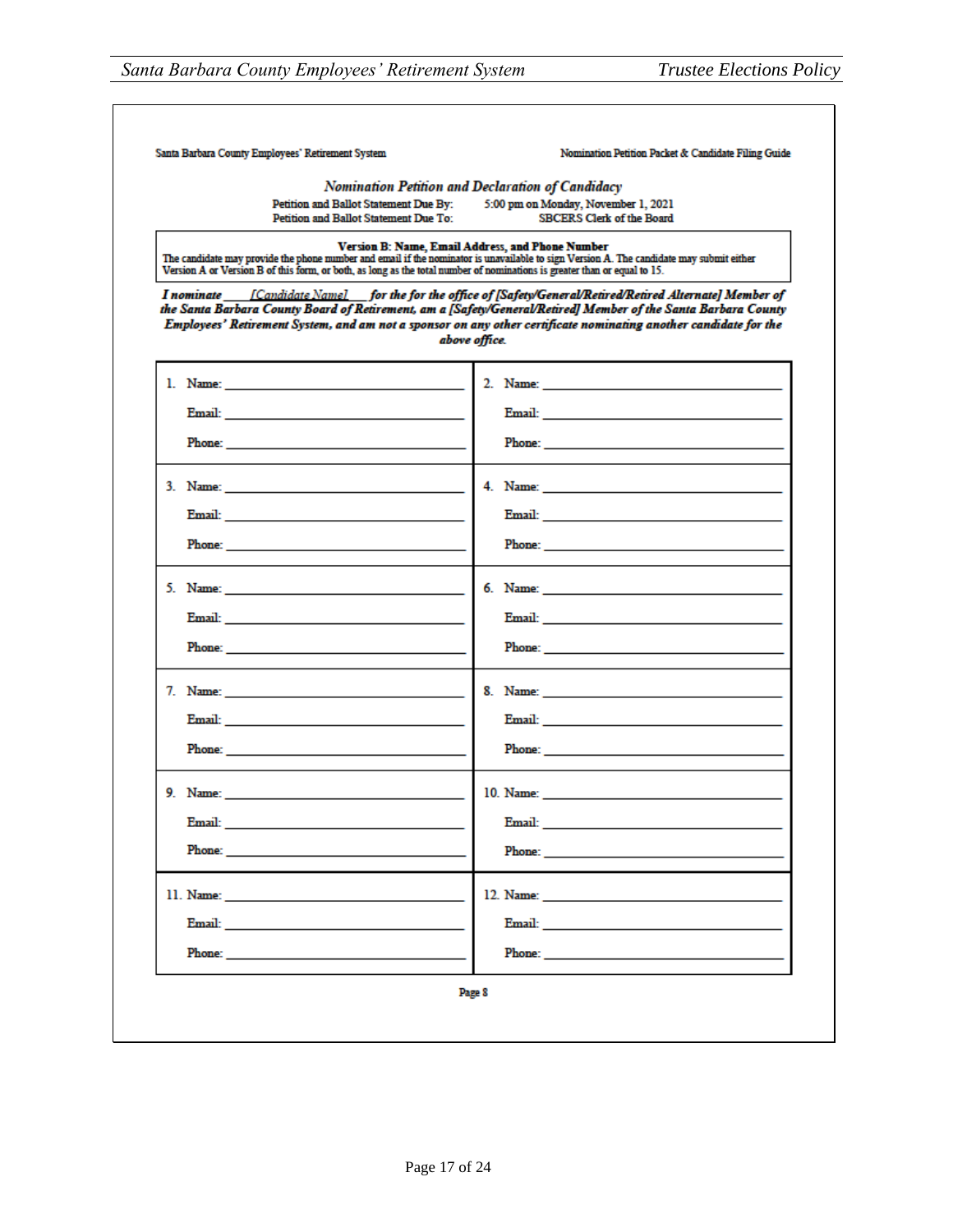|                                                                                                                                                                                                                                      | Email: <u>Alexander Alexander Alexander Alexander Alexander Alexander Alexander Alexander Alexander Alexander Alex</u>                                                                                                              |  |
|--------------------------------------------------------------------------------------------------------------------------------------------------------------------------------------------------------------------------------------|-------------------------------------------------------------------------------------------------------------------------------------------------------------------------------------------------------------------------------------|--|
|                                                                                                                                                                                                                                      |                                                                                                                                                                                                                                     |  |
|                                                                                                                                                                                                                                      |                                                                                                                                                                                                                                     |  |
| Email: No. 1996. The Common State of the Common State of the Common State of the Common State of the Common State of the Common State of the Common State of the Common State of the Common State of the Common State of the C       |                                                                                                                                                                                                                                     |  |
|                                                                                                                                                                                                                                      |                                                                                                                                                                                                                                     |  |
|                                                                                                                                                                                                                                      |                                                                                                                                                                                                                                     |  |
| Email: <u>Alexander and the contract of the contract of the contract of the contract of the contract of the contract of the contract of the contract of the contract of the contract of the contract of the contract of the cont</u> |                                                                                                                                                                                                                                     |  |
| Phone: <u>___________________________________</u>                                                                                                                                                                                    | Phone: The contract of the contract of the contract of the contract of the contract of the contract of the contract of the contract of the contract of the contract of the contract of the contract of the contract of the con      |  |
|                                                                                                                                                                                                                                      |                                                                                                                                                                                                                                     |  |
|                                                                                                                                                                                                                                      | Email: <u>Alexander and Alexander and Alexander and Alexander and Alexander and Alexander and Alexander and Alex</u>                                                                                                                |  |
| Phone: The contract of the contract of the contract of the contract of the contract of the contract of the contract of the contract of the contract of the contract of the contract of the contract of the contract of the con       | <b>Phone:</b> The contract of the contract of the contract of the contract of the contract of the contract of the contract of the contract of the contract of the contract of the contract of the contract of the contract of the c |  |
|                                                                                                                                                                                                                                      |                                                                                                                                                                                                                                     |  |
|                                                                                                                                                                                                                                      |                                                                                                                                                                                                                                     |  |
|                                                                                                                                                                                                                                      | Phone: Phone and the contract of the contract of the contract of the contract of the contract of the contract of the contract of the contract of the contract of the contract of the contract of the contract of the contract       |  |
|                                                                                                                                                                                                                                      |                                                                                                                                                                                                                                     |  |
|                                                                                                                                                                                                                                      |                                                                                                                                                                                                                                     |  |
| <b>Phone:</b> The contract of the contract of the contract of the contract of the contract of the contract of the contract of the contract of the contract of the contract of the contract of the contract of the contract of the c  | Phone: The contract of the contract of the contract of the contract of the contract of the contract of the contract of the contract of the contract of the contract of the contract of the contract of the contract of the con      |  |
| 25. Name:                                                                                                                                                                                                                            |                                                                                                                                                                                                                                     |  |
|                                                                                                                                                                                                                                      |                                                                                                                                                                                                                                     |  |
|                                                                                                                                                                                                                                      |                                                                                                                                                                                                                                     |  |
|                                                                                                                                                                                                                                      |                                                                                                                                                                                                                                     |  |
|                                                                                                                                                                                                                                      |                                                                                                                                                                                                                                     |  |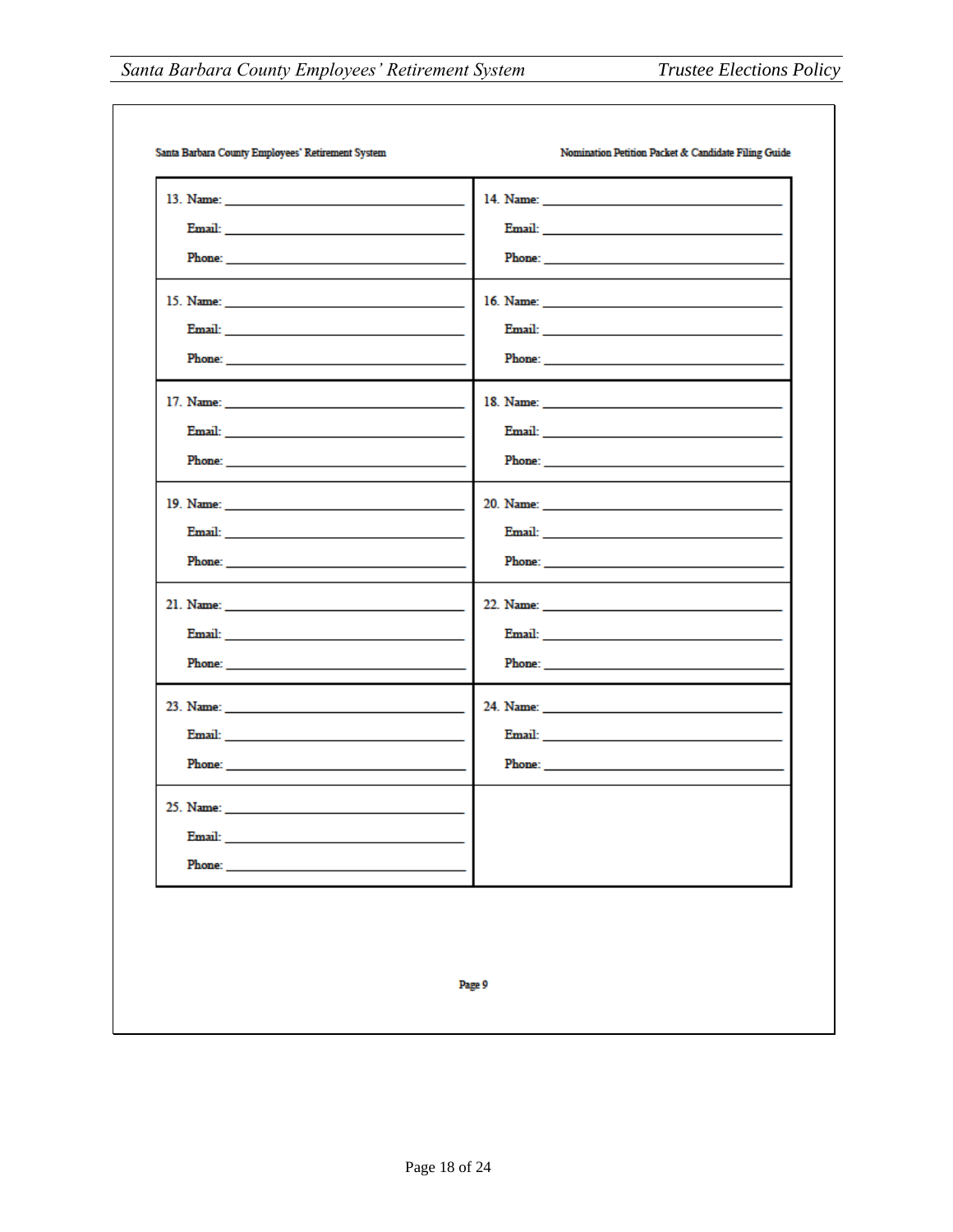#### **III. CANDIDATE STATEMENT FORM**

| Santa Barbara County Employees' Retirement System                                           | Nomination Petition Packet & Candidate Filing Guide                                                         |
|---------------------------------------------------------------------------------------------|-------------------------------------------------------------------------------------------------------------|
|                                                                                             | <b>Candidate Statement Form</b>                                                                             |
|                                                                                             | General Member of the Board of Retirement                                                                   |
|                                                                                             | Santa Barbara County Employees Retirement System (SBCERS)                                                   |
|                                                                                             |                                                                                                             |
|                                                                                             | Name of Candidate (Please PRINT)                                                                            |
|                                                                                             |                                                                                                             |
| Department                                                                                  | <b>Telephone Number</b>                                                                                     |
|                                                                                             |                                                                                                             |
|                                                                                             | A maximum of 200 words is allowed (between the shaded lines). An electronic version must also be submitted  |
|                                                                                             | to ClerkoftheBoard@sbcers.org. The following will be counted as one word: short or long words; symbols such |
| as "&"; hyphenated words; initials; numbers; dashes unless it is part of a hyphenated word. |                                                                                                             |
|                                                                                             |                                                                                                             |
|                                                                                             |                                                                                                             |
|                                                                                             |                                                                                                             |
|                                                                                             |                                                                                                             |
|                                                                                             |                                                                                                             |
|                                                                                             |                                                                                                             |
|                                                                                             |                                                                                                             |
|                                                                                             |                                                                                                             |
|                                                                                             |                                                                                                             |
|                                                                                             |                                                                                                             |
|                                                                                             |                                                                                                             |
|                                                                                             |                                                                                                             |
|                                                                                             |                                                                                                             |
|                                                                                             |                                                                                                             |
|                                                                                             |                                                                                                             |
|                                                                                             |                                                                                                             |
|                                                                                             |                                                                                                             |
| Signature                                                                                   | <b>Date Submitted</b>                                                                                       |
|                                                                                             |                                                                                                             |
|                                                                                             |                                                                                                             |
|                                                                                             |                                                                                                             |
|                                                                                             |                                                                                                             |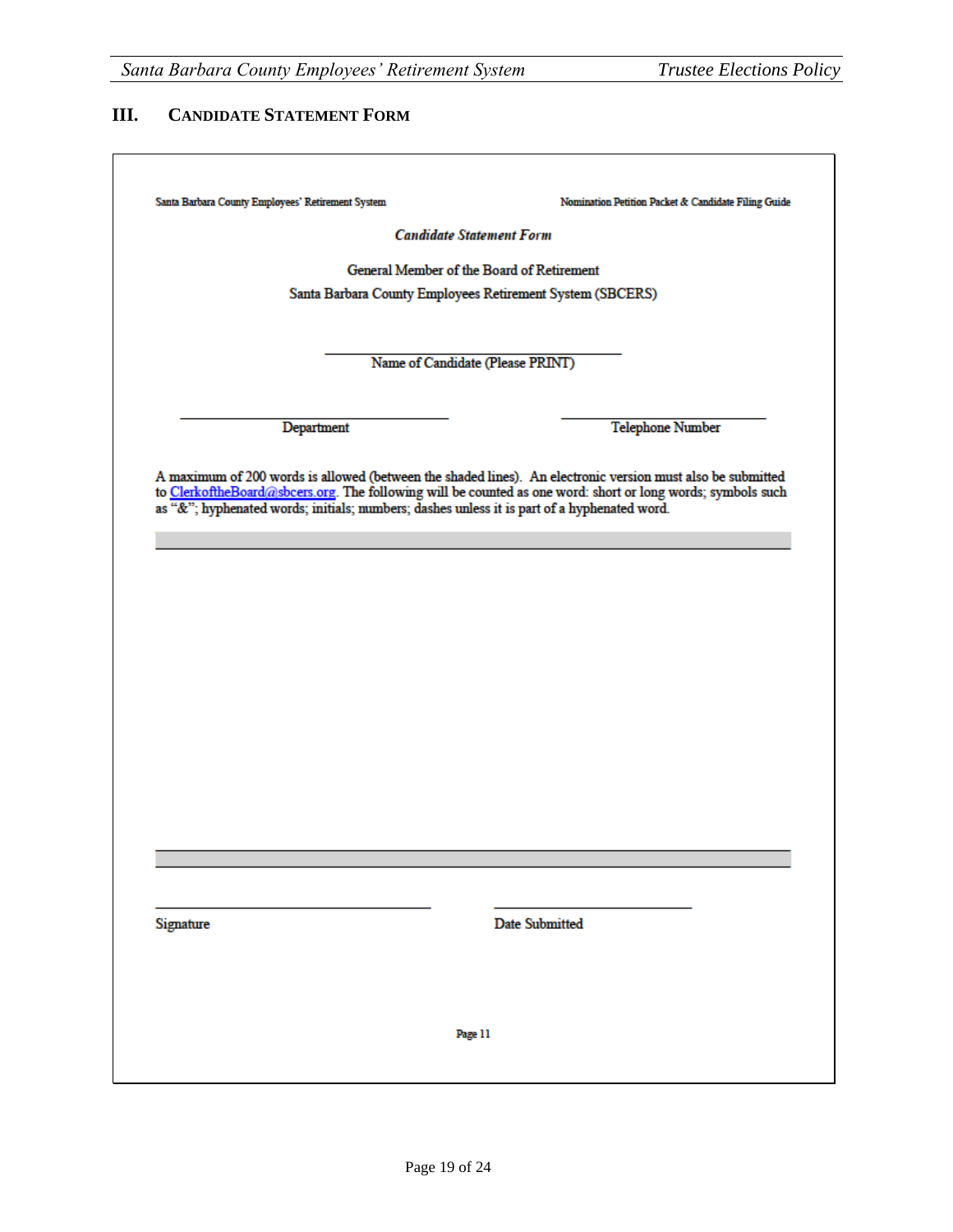### **IV. BALLOT DESIGNATION FORM**

|                           |                 |                                                                                                                                                                                    | <b>Ballot Designation Form</b> |  |                                                                                                                                                                                                                                     |
|---------------------------|-----------------|------------------------------------------------------------------------------------------------------------------------------------------------------------------------------------|--------------------------------|--|-------------------------------------------------------------------------------------------------------------------------------------------------------------------------------------------------------------------------------------|
|                           |                 |                                                                                                                                                                                    |                                |  |                                                                                                                                                                                                                                     |
| Office Sought:            |                 | [Safety/General/Retired/Alternate Retired] Member of the Board of Retirement                                                                                                       |                                |  |                                                                                                                                                                                                                                     |
|                           |                 |                                                                                                                                                                                    |                                |  |                                                                                                                                                                                                                                     |
| Home Address:             |                 |                                                                                                                                                                                    |                                |  |                                                                                                                                                                                                                                     |
|                           |                 |                                                                                                                                                                                    |                                |  |                                                                                                                                                                                                                                     |
|                           |                 |                                                                                                                                                                                    |                                |  |                                                                                                                                                                                                                                     |
|                           |                 |                                                                                                                                                                                    |                                |  |                                                                                                                                                                                                                                     |
|                           |                 |                                                                                                                                                                                    |                                |  |                                                                                                                                                                                                                                     |
|                           |                 | §13107 of the California Elections Code.                                                                                                                                           |                                |  | To the best of my knowledge and belief, the above requested ballot designation(s) represent my true principal<br>profession(s), vocation(s), and/or occupation(s) that I am entitled to use as my ballot designations pursuant to   |
|                           |                 |                                                                                                                                                                                    |                                |  |                                                                                                                                                                                                                                     |
|                           |                 |                                                                                                                                                                                    |                                |  |                                                                                                                                                                                                                                     |
|                           |                 | For your reference, the relevant provisions are reproduced below:                                                                                                                  |                                |  |                                                                                                                                                                                                                                     |
|                           |                 | candidate. This form shall contain:                                                                                                                                                |                                |  | If the candidate does not submit a Ballot Designation Form, no designation will be printed on the ballot for that                                                                                                                   |
|                           |                 |                                                                                                                                                                                    |                                |  | A ballot designation that shall include the candidate's name as it is to appear on the ballot, and, at the option of<br>the candidate, one of the following designations to be printed immediately after or below their name on the |
| ballot <sup>-</sup><br>i. |                 | No more than three words designating either the current principal professions, vocations, or<br>during the calendar year immediately preceding the filing of nomination documents; |                                |  | occupations of the candidate, or the principle professions, vocations, or occupations of the candidate                                                                                                                              |
| ii.                       | of the members. |                                                                                                                                                                                    |                                |  | The word "incumbent" or "incumbent alternate" if the candidate is a candidate for the same office<br>which s(he) holds at the time of filing the nomination papers, and was elected to that office by a vote                        |
|                           |                 | SBCERS CEO finds the designation in violation, s(he) shall notify the candidate.                                                                                                   |                                |  | The SBCERS CEO shall not accept a ballot designation that violates the restrictions set forth above. If the                                                                                                                         |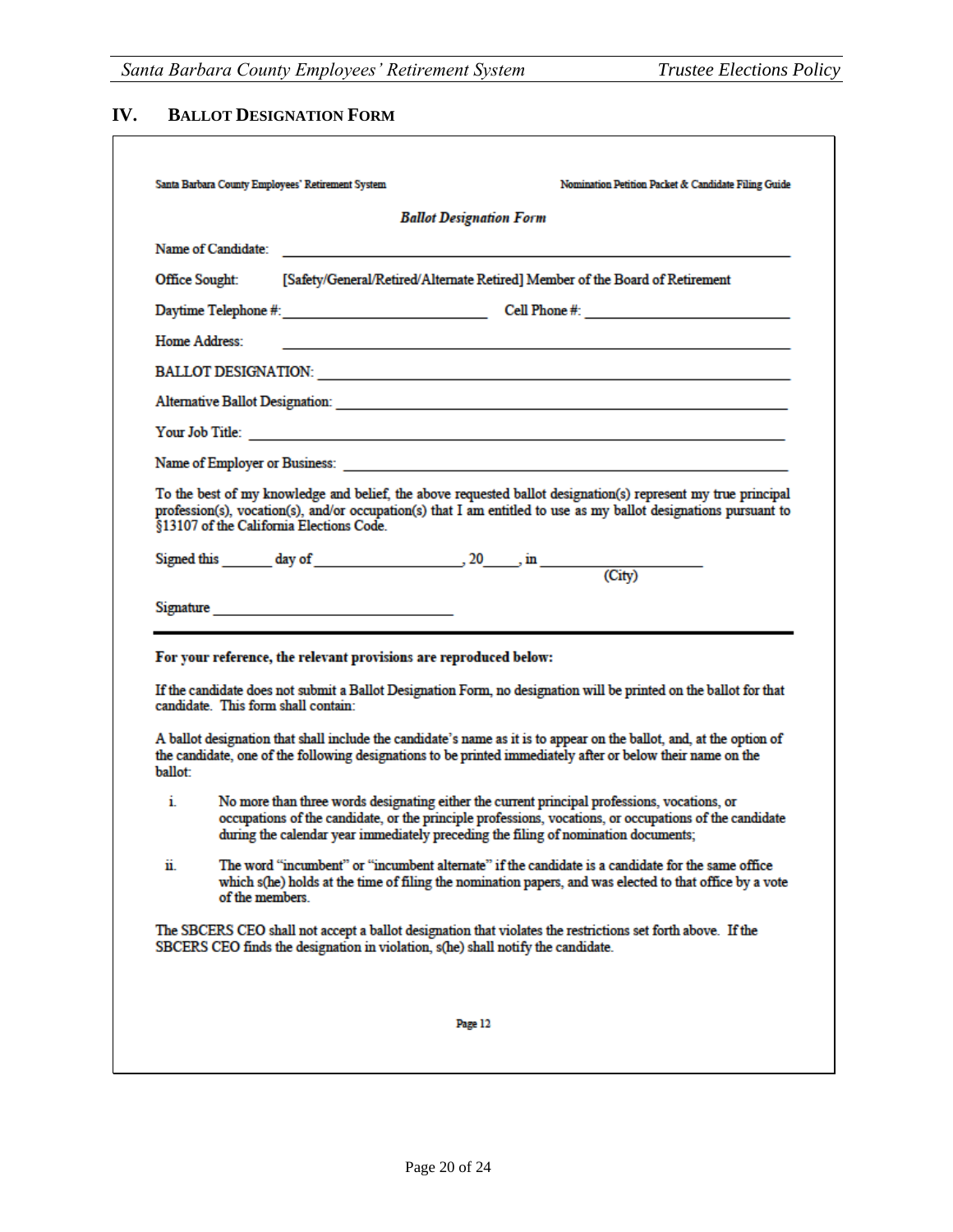**V. FORM 700**

 $\mathbf{r}$ 

| <b>CALIFORNIA FORM</b>                                                                                                                                                                                                                                            |             | STATEMENT OF ECONOMIC INTERESTS<br><b>COVER PAGE</b>                                                                                                                                                                           | Date Initial Filing Received<br>Filing Official Use Only                                      |
|-------------------------------------------------------------------------------------------------------------------------------------------------------------------------------------------------------------------------------------------------------------------|-------------|--------------------------------------------------------------------------------------------------------------------------------------------------------------------------------------------------------------------------------|-----------------------------------------------------------------------------------------------|
| <b>FAIR POLITICAL PRACTICES COMMISSION</b>                                                                                                                                                                                                                        |             | <b>A PUBLIC DOCUMENT</b>                                                                                                                                                                                                       |                                                                                               |
| Please type or print in ink.                                                                                                                                                                                                                                      |             |                                                                                                                                                                                                                                |                                                                                               |
| <b>NAME OF FILER (LAST)</b>                                                                                                                                                                                                                                       | (FIRST)     | <b>(MIDDLE)</b>                                                                                                                                                                                                                |                                                                                               |
| 1. Office, Agency, or Court                                                                                                                                                                                                                                       |             |                                                                                                                                                                                                                                |                                                                                               |
| Agency Name (Do not use acronyms)                                                                                                                                                                                                                                 |             |                                                                                                                                                                                                                                |                                                                                               |
| Division, Board, Department, District, if applicable                                                                                                                                                                                                              |             | <b>Your Position</b>                                                                                                                                                                                                           |                                                                                               |
| Finning for multiple positions, list below or on an attachment. (Do not use acronyms)                                                                                                                                                                             |             |                                                                                                                                                                                                                                |                                                                                               |
|                                                                                                                                                                                                                                                                   |             |                                                                                                                                                                                                                                |                                                                                               |
| 2. Jurisdiction of Office (Check at least one box)                                                                                                                                                                                                                |             |                                                                                                                                                                                                                                |                                                                                               |
| <b>State</b>                                                                                                                                                                                                                                                      |             | Judge, Retired Judge, Pro Tem Judge, or Court Commissioner<br>(Statewide Junsdiction)                                                                                                                                          |                                                                                               |
|                                                                                                                                                                                                                                                                   |             | County of the country of the country of the country of the country of the country of the country of the country of the country of the country of the country of the country of the country of the country of the country of th |                                                                                               |
|                                                                                                                                                                                                                                                                   |             | <b>Other</b>                                                                                                                                                                                                                   |                                                                                               |
| 3. Type of Statement (Check at least one box)                                                                                                                                                                                                                     |             |                                                                                                                                                                                                                                |                                                                                               |
| Annual: The period covered is January 1, 2021, through<br>December 31, 2021.                                                                                                                                                                                      |             | (Check one circle.)                                                                                                                                                                                                            |                                                                                               |
| -OF-<br>December 31, 2021.                                                                                                                                                                                                                                        |             | The period covered is January 1, 2021, through the date of<br>leaving office.<br>-OF-                                                                                                                                          |                                                                                               |
|                                                                                                                                                                                                                                                                   |             | the date of leaving office.                                                                                                                                                                                                    |                                                                                               |
|                                                                                                                                                                                                                                                                   |             | Candidate: Date of Election __________________________ and office sought, if different than Part 1: ________________                                                                                                           |                                                                                               |
| 4. Schedule Summary (must complete) $\rightarrow$ Total number of pages including this cover page:                                                                                                                                                                |             |                                                                                                                                                                                                                                |                                                                                               |
| <b>Schedules attached</b>                                                                                                                                                                                                                                         |             |                                                                                                                                                                                                                                |                                                                                               |
| Schedule A-1 - Investments - schedule attached                                                                                                                                                                                                                    |             | Schedule C - Income, Loans, & Business Positions - schedule attached                                                                                                                                                           |                                                                                               |
| Schedule A-2 - Investments - schedule attached                                                                                                                                                                                                                    |             | Schedule D - Income - Gifts - schedule attached                                                                                                                                                                                |                                                                                               |
| Schedule B - Real Property - schedule attached                                                                                                                                                                                                                    |             | Schedule E - Income - Gifts - Travel Payments - schedule attached                                                                                                                                                              |                                                                                               |
| None - No reportable interests on any schedule<br>-or-                                                                                                                                                                                                            |             |                                                                                                                                                                                                                                |                                                                                               |
| 5. Verification                                                                                                                                                                                                                                                   |             |                                                                                                                                                                                                                                |                                                                                               |
| <b>MAILING ADDRESS</b><br>STREET<br>(Business or Agency Address Recommended - Public Document)                                                                                                                                                                    | <b>CITY</b> | <b>STATE</b>                                                                                                                                                                                                                   | ZIP CODE                                                                                      |
| DAYTIME TELEPHONE NUMBER                                                                                                                                                                                                                                          |             | <b>EMAIL ADDRESS</b>                                                                                                                                                                                                           |                                                                                               |
| I have used all reasonable diligence in preparing this statement. I have reviewed this statement and to the best of my knowledge the information contained<br>herein and in any attached schedules is true and complete. I acknowledge this is a public document. |             |                                                                                                                                                                                                                                |                                                                                               |
| I certify under penalty of perjury under the laws of the State of California that the foregoing is true and correct.                                                                                                                                              |             |                                                                                                                                                                                                                                |                                                                                               |
| Date Signed                                                                                                                                                                                                                                                       |             | Signature                                                                                                                                                                                                                      |                                                                                               |
| (month, day, year)                                                                                                                                                                                                                                                |             | (I fe the originaly signed paper statement with your filing oficial)                                                                                                                                                           |                                                                                               |
|                                                                                                                                                                                                                                                                   |             |                                                                                                                                                                                                                                | FPPC Form 700 - Cover Page (2021/2022)<br>advice@fppc.ca.gov = 866-275-3772 = www.fppc.ca.gov |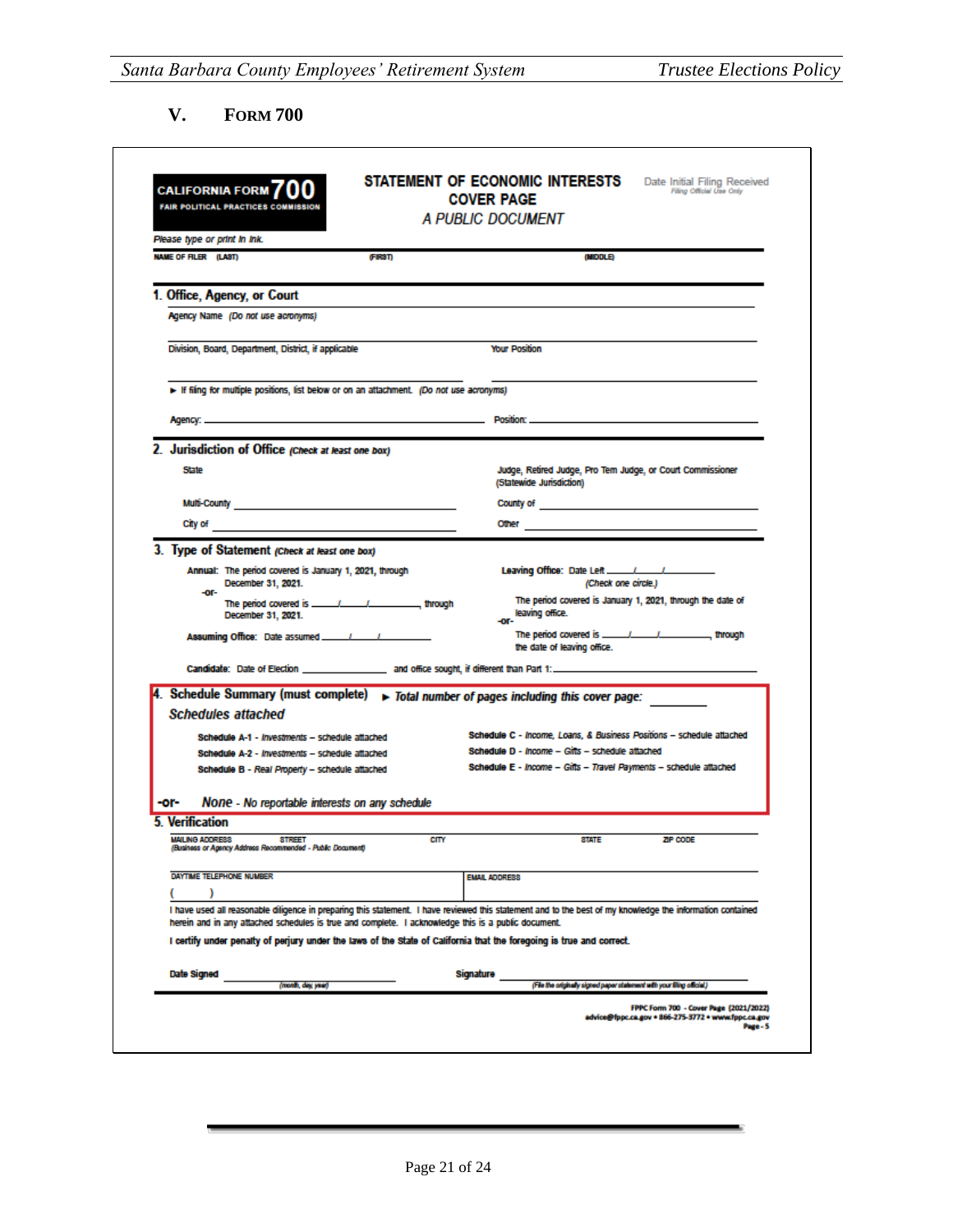# APPENDIX B – SAMPLE ELECTION NOTICE



Gregory E. Levin, CPA<br>Chief Executive Officer

#### 2022 NOTICE OF ELECTIONS FOR THE SANTA BARBARA COUNTY BOARD OF RETIREMENT

Dear Active General and Safety Members of SBCERS,

Elections will be held Wednesday, September 14, 2022 - Wednesday, October 12, 2022, to select three voting members and an alternate voting member of the Board of Retirement of Santa Barbara County Employees' Retirement System (SBCERS):

- 1. General 2<sup>nd</sup> Member elected by active General employees (term from December 1, 2022 -December 31, 2023 to fill a vacancy),
- 2. General 3<sup>rd</sup> Member elected by active General Employees (full 3-year term from January 1, 2023 - December 31, 2025),
- 3. Safety 7<sup>th</sup> Member elected by active Safety employees (full 3-year term from January 1, 2023 -December 31, 2025), and
- 4. Safety Alternate 7A Member elected by Safety employees (full 3-year term from January 1, 2023 - December 31, 2025).

#### WHAT IS THE BOARD OF RETIREMENT?

The Board consists of nine voting members and two alternate voting members. The seats up for an election are in bold:

- No. 1 Permanent Ex-Officio Member -**County Treasurer**
- No. 2 Elected by General Members
- No. 3 Elected by General Members
- No. 4 Appointed by the Board of **Supervisors**
- No. 5 Appointed by the Board of **Supervisors**
- No. 6 Appointed by the Board of **Supervisors**
- No. 7 Elected by Safety Members
- . No. 7A (Alternate) Elected by Safety **Members, Runner Up**
- . No. 8 Elected by Retired Members
- No. 8A (Alternate) Elected by Retired **Members**
- No. 9 Appointed by the Board of **Supervisors**

The Board has complete responsibility for administering the Retirement System, which includes oversight of approximately \$4.0 billion in trust assets; establishing actuarial rates and assumptions; granting service retirements, disability pensions, and other benefits.

#### WHEN DOES THE BOARD OF RETIREMENT MEET?

Regularly scheduled Board meetings are at 9:00 a.m. on the fourth Wednesday of each month, except that the November meeting is scheduled for the third Wednesday of the month and the December meeting is scheduled for the second Wednesday of the month. Meetings usually last approximately 5-6 hours, and additional special meetings occur as needed. Preparation for each meeting may consume 4-8 hours. Attendance is also expected at training sessions and workshops each year with 24 hours of continuing education required every two years.

#### WHO CAN RUN FOR A SEAT ON THE BOARD OF RETIREMENT?

This year, elections are for two General members and two Safety members (one of them being an alternate). General member candidates must be an active General member of SBCERS and may not be a Safety or

Page 1 of 3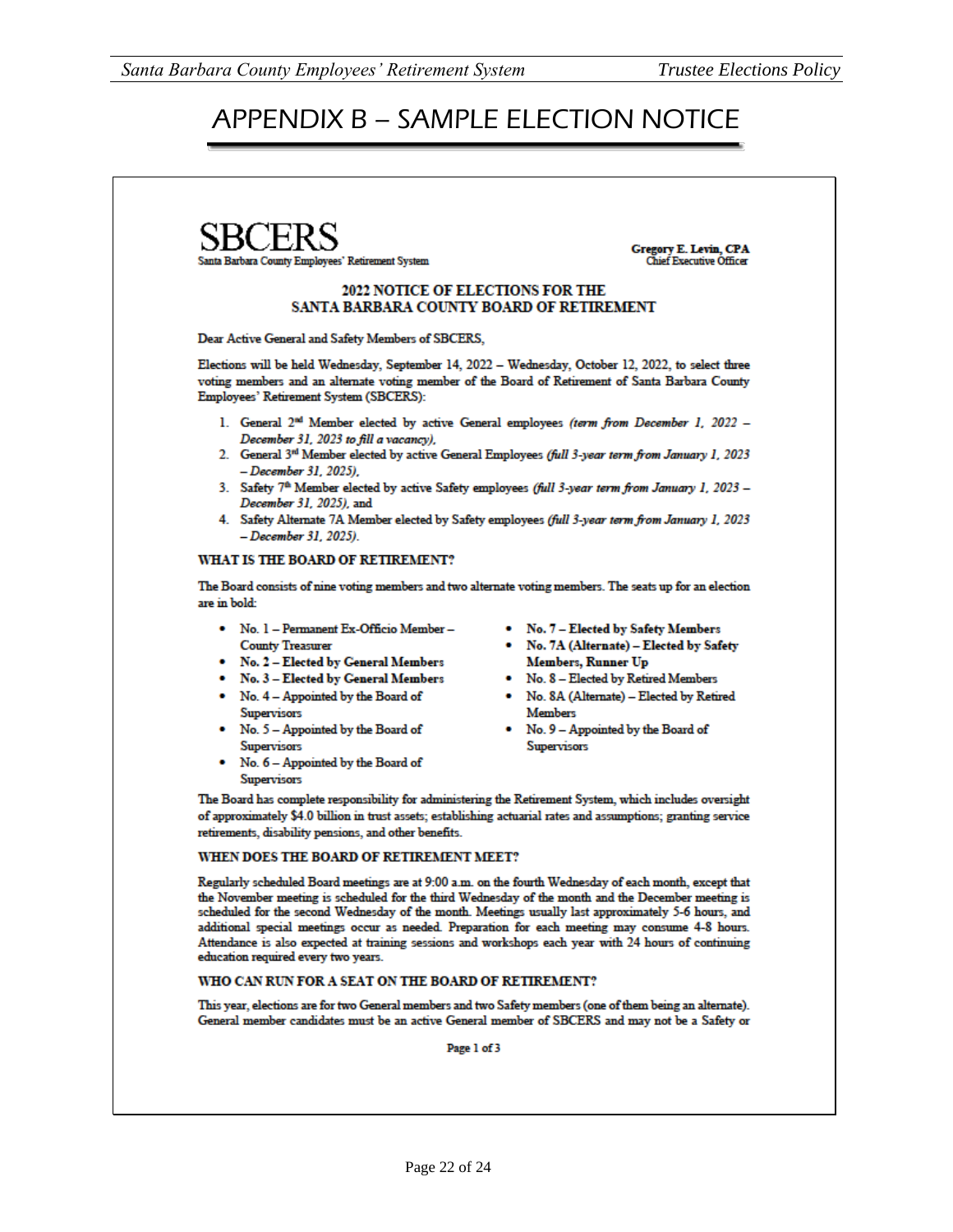